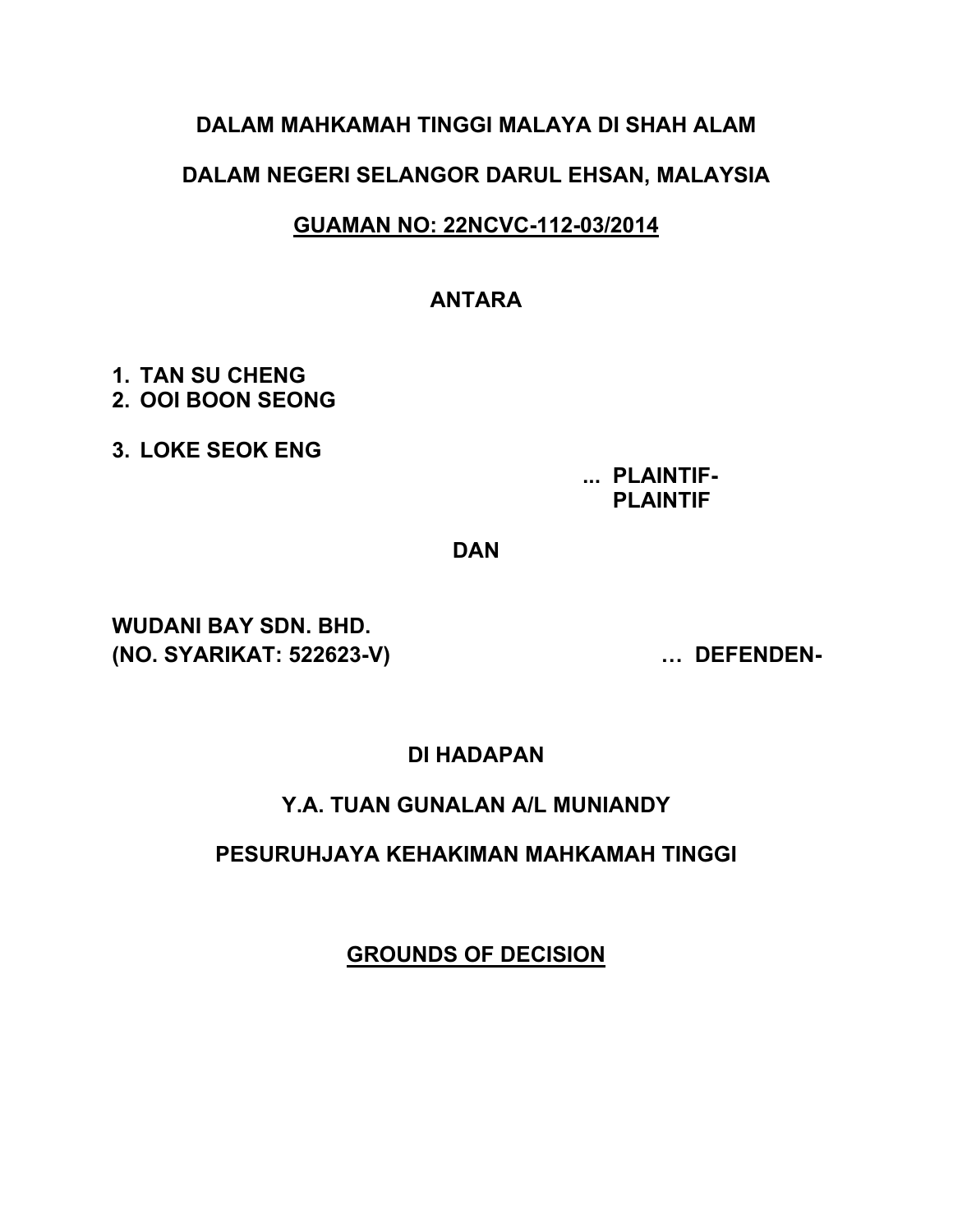[1] This is the Defendant' application to strike out a part of the Plaintiff's Writ and Statement of Claim ('SOC') pursuant to Order 18 Rule 19(a) and/or (b) and /or (c) and/or (d) of the Rules of Court ('ROC').

[2] The Plaintiff claimed to be a purchaser of three (3) units and the second and third plaintiffs the purchasers of one (1) unit each of serviced apartments in a proposed development project called 'Wudani Bay' brought this action seeking an Order to compel specific performance of all five sale and purchase agreements, liquidated damages under clauses 22.2 and 24.2 respectively of each agreement, liquidated damages of a sum equal to an expected investment return under a purported 5-year guaranteed rent return scheme, or, in lieu of specific performance, an alternative prayer in the Amended Statement of Claim which seeks the following orders:

- (a) a declaration for the termination of the sale and purchase agreement;
- (b) return of the purchase consideration purportedly paid;
- (c) post-rescission (consequential) damages; and

(d) exemplary and aggravated damages;

together with the usual interest, costs and other reliefs.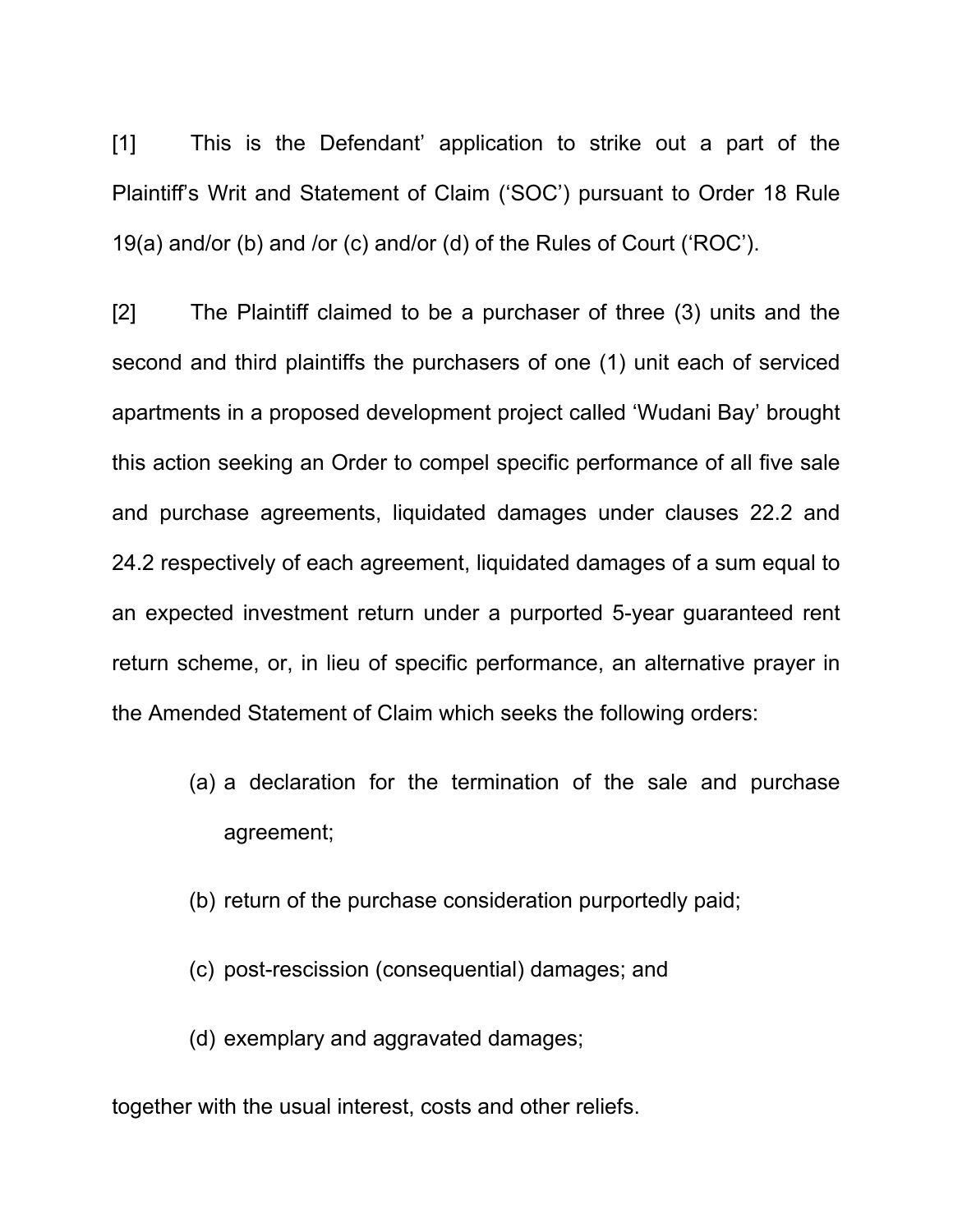### **Grounds of Application**

[3] The Defendant relied on the following grounds in support as outlined in its submission as follows:

## "1. limb (a) of O 18 r 19(1)

(i) Specific Performance

The amended Statement of Claim does not reveal a reasonable cause of action for specific performance, the plaintiffs having failed to aver in the pleading that they were and are ready, willing and able to perform the respective Sale and Purchase Agreements – a material fact and necessary element of the cause of action.

(ii) Guaranteed Rent Return @ 7% per annum

The Amended Statement of Claim does not reveal a reasonable cause of action for the respective sums calculated and claimed as special damages fallen due over a period of 5 years under the guaranteed rent scheme, in that among other points taken in the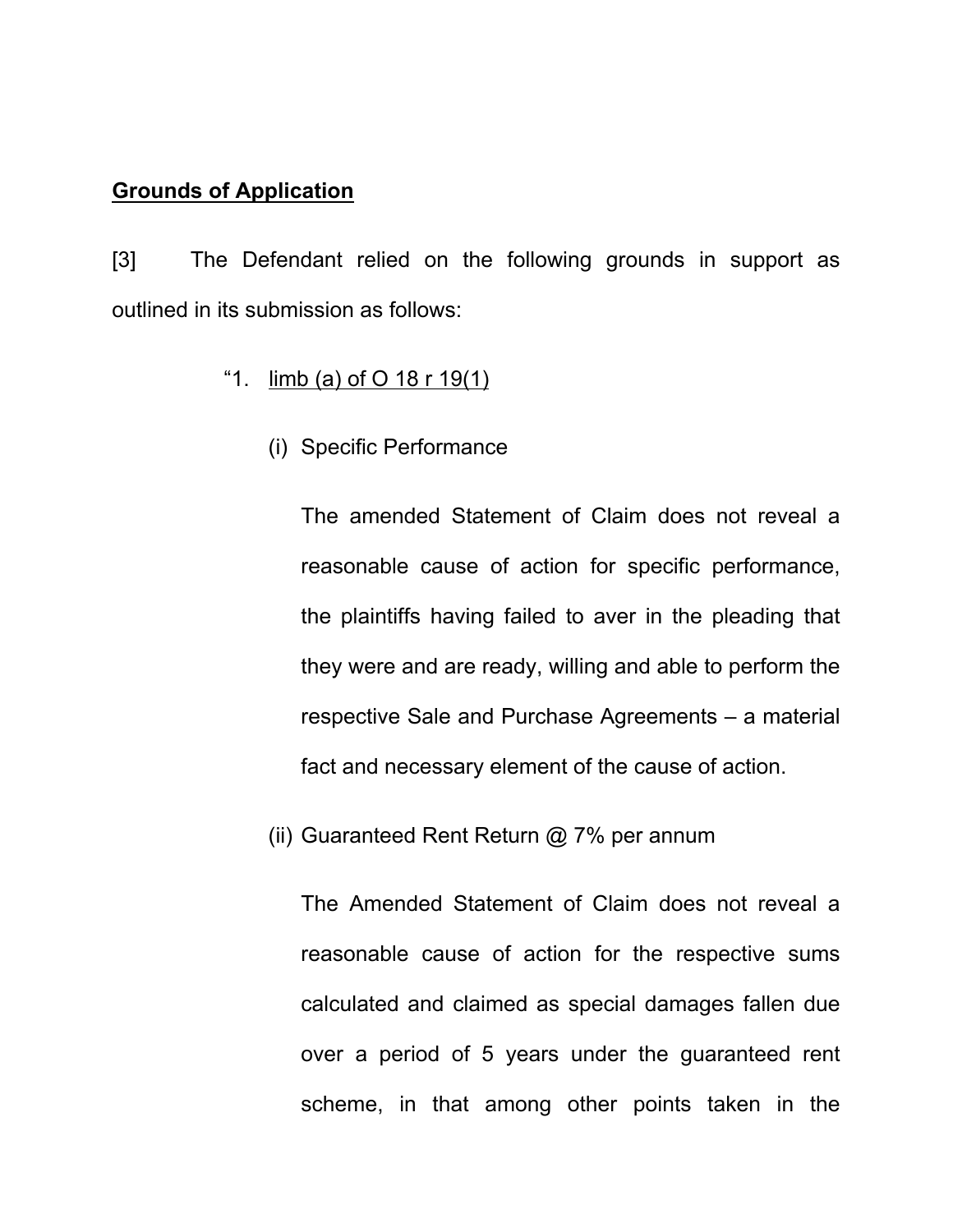statement of defence, the condition as pleaded by the plaintiff to found such a cause of action being (a) the completion of the project; (b) full payment of the purchase price and (c) a lease back of the serviced apartment to the defendant under the 'rental agreements' was not met when the plaintiffs instituted the action.

#### 2. Limitation bar (limb (a), (b) and/or (c) of O 18 rule 19(1))

That each and every claim or purported claim of the plaintiffs being specific performance, liquidated damages under clls. 22.2 and 24.2 of the Sale and Purchase Agreement, special (liquidated) damages under the guaranteed rent return scheme, and (as an alternative prayer in substitution for specific performance) the refund, consequential damages and other damages etc did not accrue within the period of 6 years prior to the commencement of the action on 7.3.2014 was and is barred by section 6(1)(a) of the Limitation Act 1953."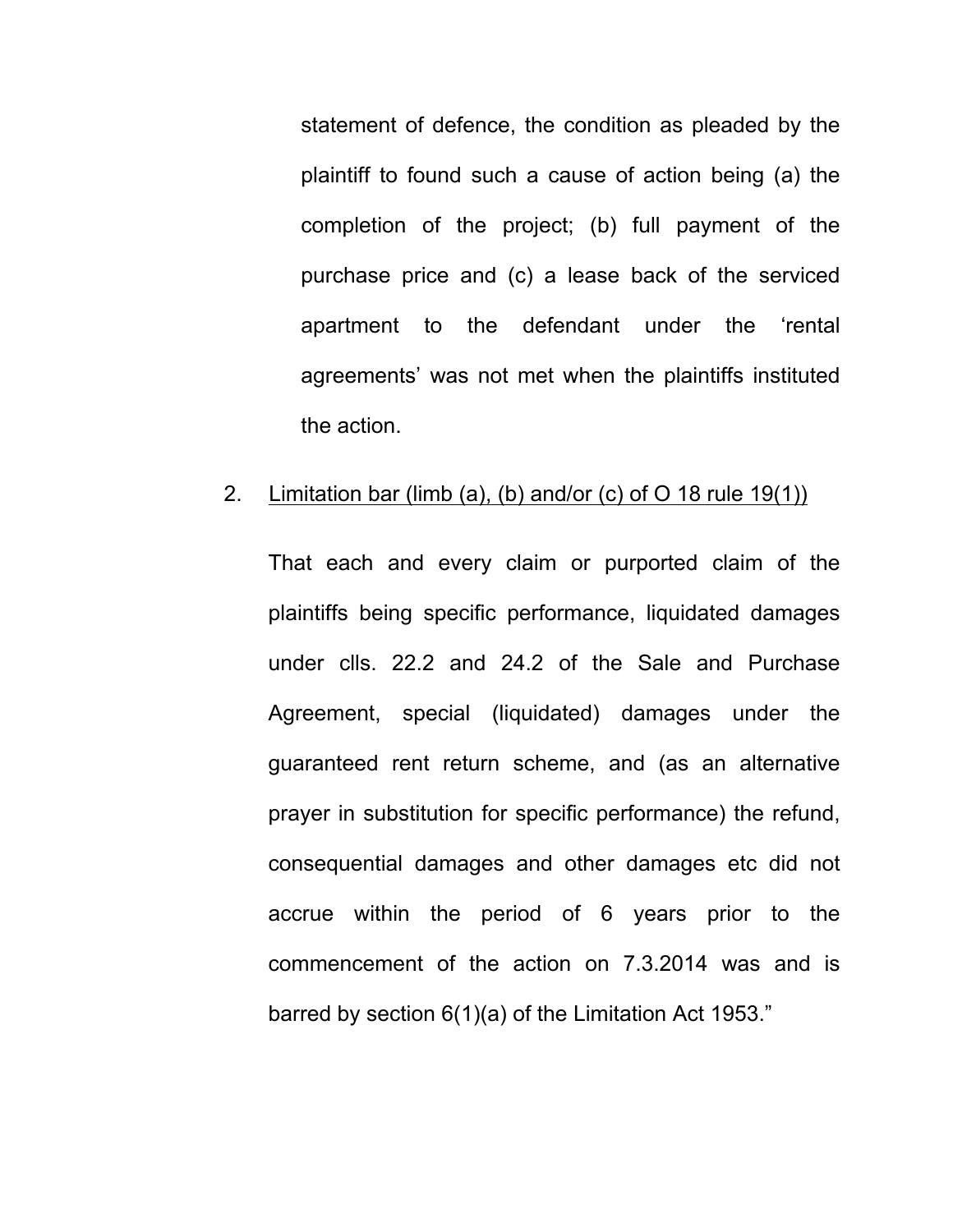#### **Brief Facts**

[4] I adopt the outline of basic facts derived from the pleadings as set out in the Defendant's Written Submission as follows:

> "The defendant was the developer of 'Wudani Bay' a proposed property development project launched sometime in October 2000 on a piece of development land in Daerah Rompin, Pahang of which Majlis Daerah Rompin and one Lucky Beach Development Sdn. Bhd. were respectively the registered proprietor and the beneficial owner.

> The development was a *sell-then-build* type where the development units or 'service apartments' as how they were described in the sale and purchase agreements were sold/bought off the drawings and building plans upon payment of 10% of the purchase price with construction and delivery of vacant possession of the building together with common facilities to follow within a 30 month completion period and upon a reciprocal promise of payment of the balance 90% of the purchase price by the individual purchasers in staggered instalments according to the milestones provided for in the sale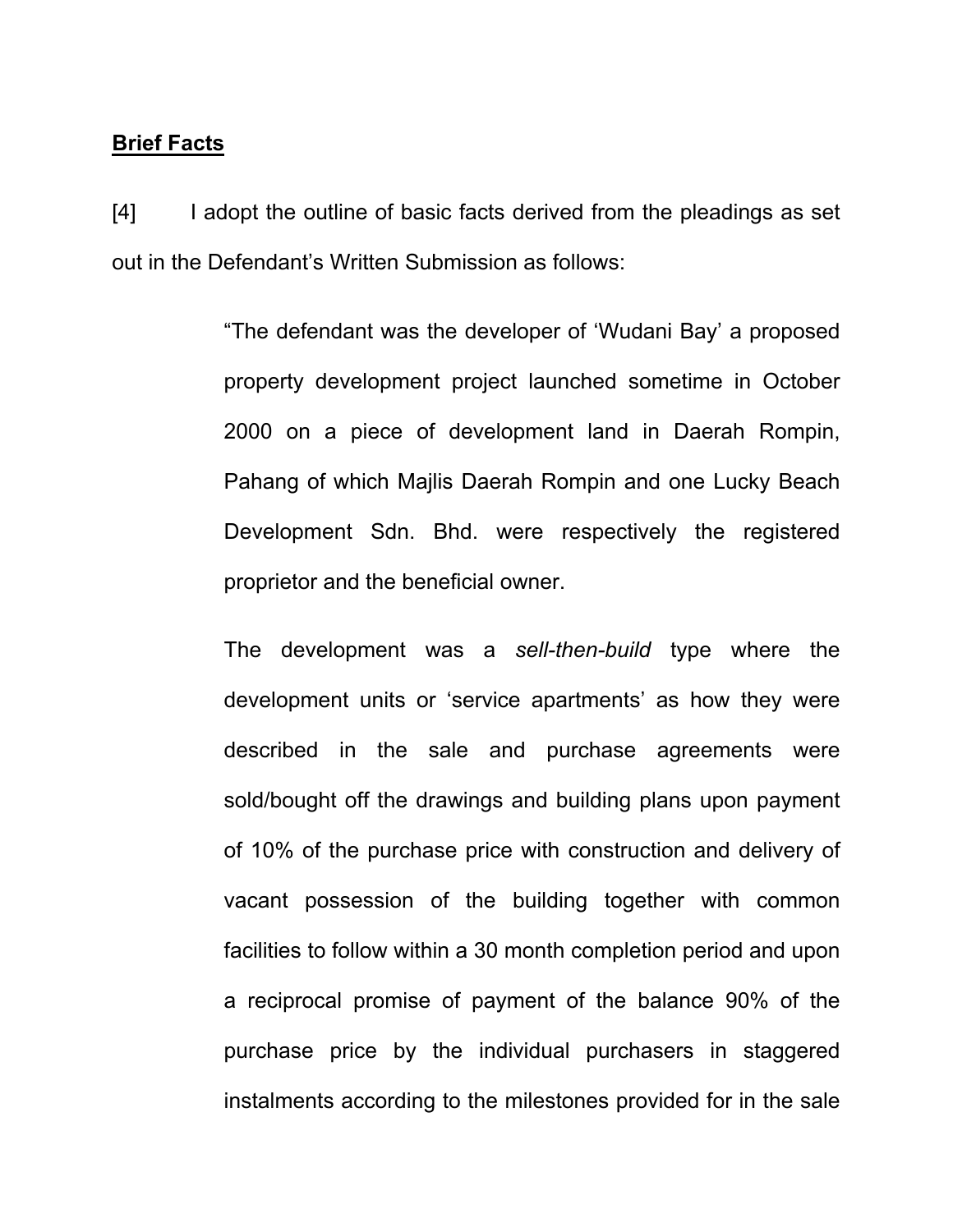and purchase agreements as construction of the building progresses.

As the development was not a regulated housing scheme, the sale and purchase agreements were not required to follow and comply with any of the prescribed statutory forms and requirements as mandated under the Housing Development (Control & Licensing) Regulations 1989 of the Housing Development (Control and Licensing) Act 1966. So, on the facts, these serviced apartments were sold even before the building plans were approved by the local authority.

The plaintiffs claimed that they were severally one such individual purchaser in 'Wudani Bay' – the first plaintiff having purportedly purchased 3 units and the second and third plaintiffs one unit each between years 2000 and 2002, each of which under a separate standard sale and purchase agreement,….

Hence, according to the plaintiffs, on the basis of clls. 22.1 and 24.1, the 36 calendar months for the handing over of vacant possession of the serviced apartment unit and for completion of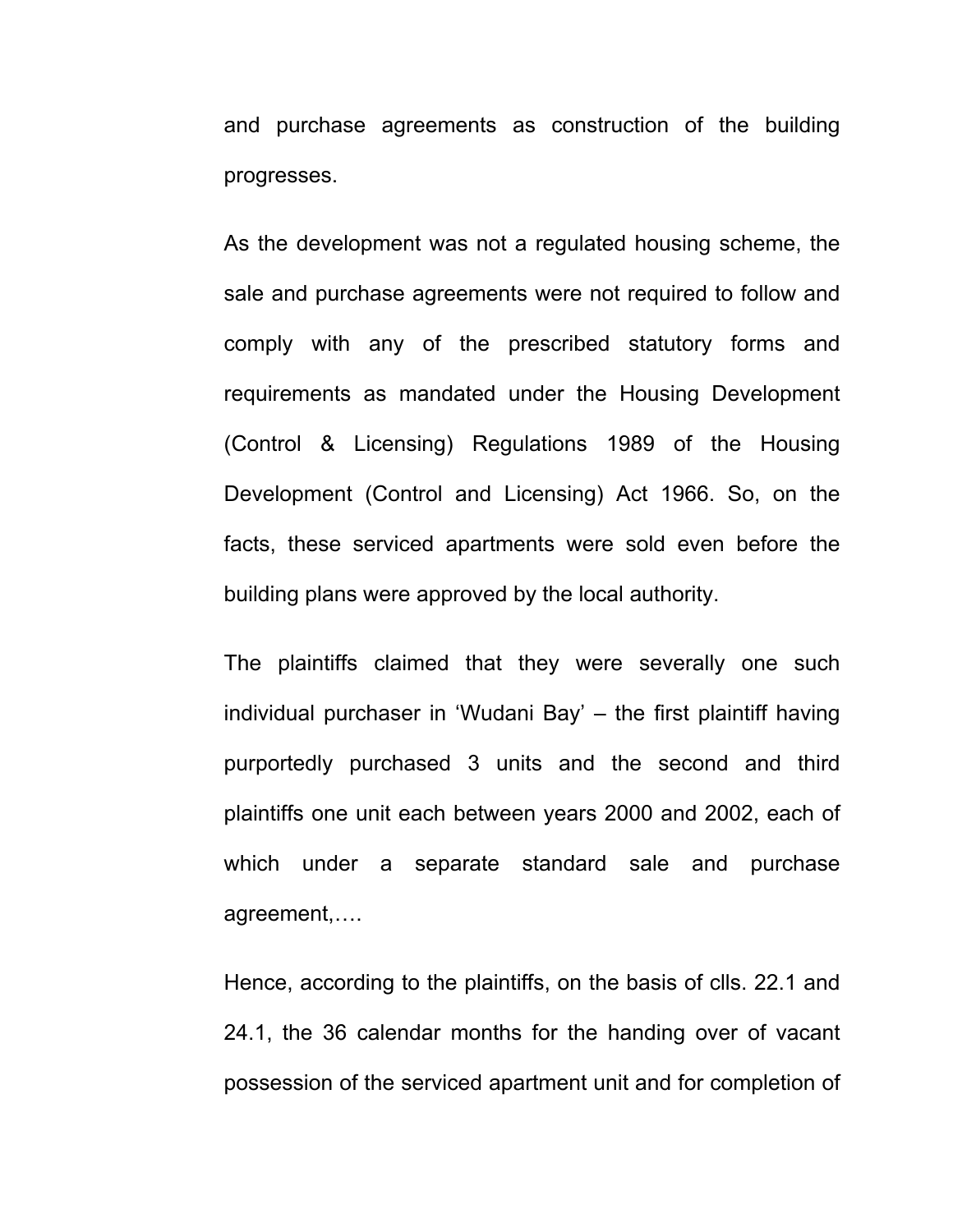the common facilities expired on 25.2.2004 (for Unit 1), 17.9.2005 (for Unit 2), 30.11.2003 (Unit 3), 25.02.2004 (Unit 4), and 17.9.2005 (Unit 5) respectively.

There was according to the plaintiffs a separate 'guaranteed rent return scheme' (GRR) by which the defendant promised them each an annual return of 7% on the purchase price and would pay the amount due to the individual purchaser under the respective 'rental agreements' of the subject serviced apartment for a continuous period of 5 years upon and after completion of the project the exact terms of which 'rental agreements' they apparently have no knowledge of and did not keep a copy. Each of the plaintiffs is claiming for the whole of the five years guaranteed rent for the respective serviced apartment units on the basis that the same had fallen due as special damages."

#### **The Law Applicable**

[5] In the Supreme Court case of Bandar Builders Sdn. Bhd.& Ors v UMBC Bhd. [1993] 3 MLJ 36, the principles governing the Court's exercise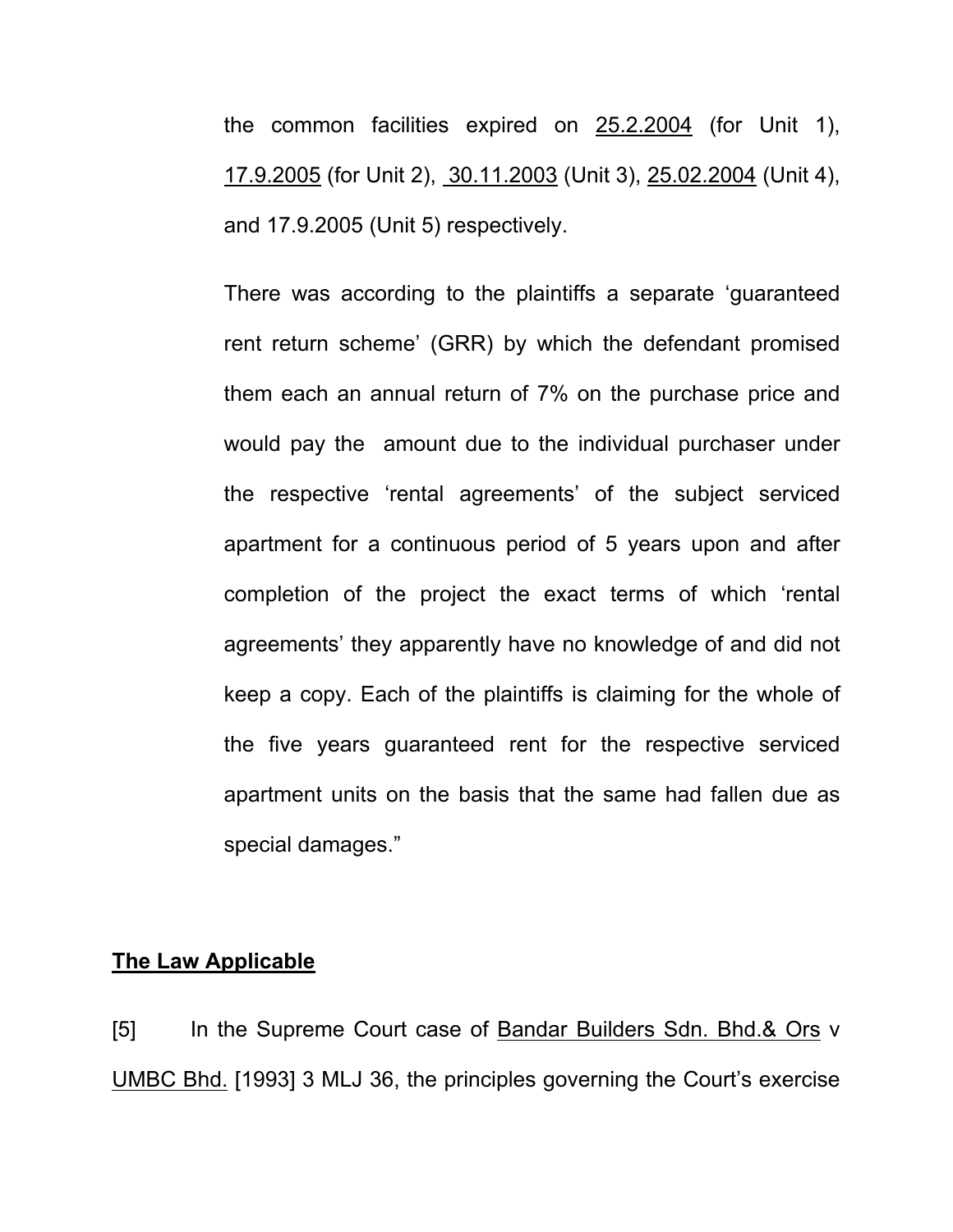of its powers under Order 18 Rule 19(1), Rules of the High Court, 1980 were firmly established as follows:

> "The principles upon which the court acts in exercising its power under any of the four limbs of O 18 r 19(1) of the RHC are well settled. It is only in plain and obvious cases that recourse should be had to the summary process under this rule (per Lindley MR in Hubbuck & Sons Ltd v Wilkinson, Heywood & Clark Ltd 7, and this summary procedure can only be adopted when it can be clearly seen that a claim or answer is on the face of it 'obviously unsustainable' (see AG of Duchy of Lancaster v L & NW Rly Co 8). It cannot be exercised by a minute examination of the documents and facts of the case, in order to see whether the party has a cause of action or a defence (see Wenlock v Moloney & Ors 9). The authorities further show that if there is a point of law which requires serious discussion, an objection should be taken on the pleadings and the point set down for argument under O 33 r 3 (which is in pari materia with our O 33 r 2 of the RHC) (see Hubbuck & Sons Ltd v Wilkinson, Heywood & Clark Ltd 7). The court must be satisfied that there is no reasonable cause of action or that the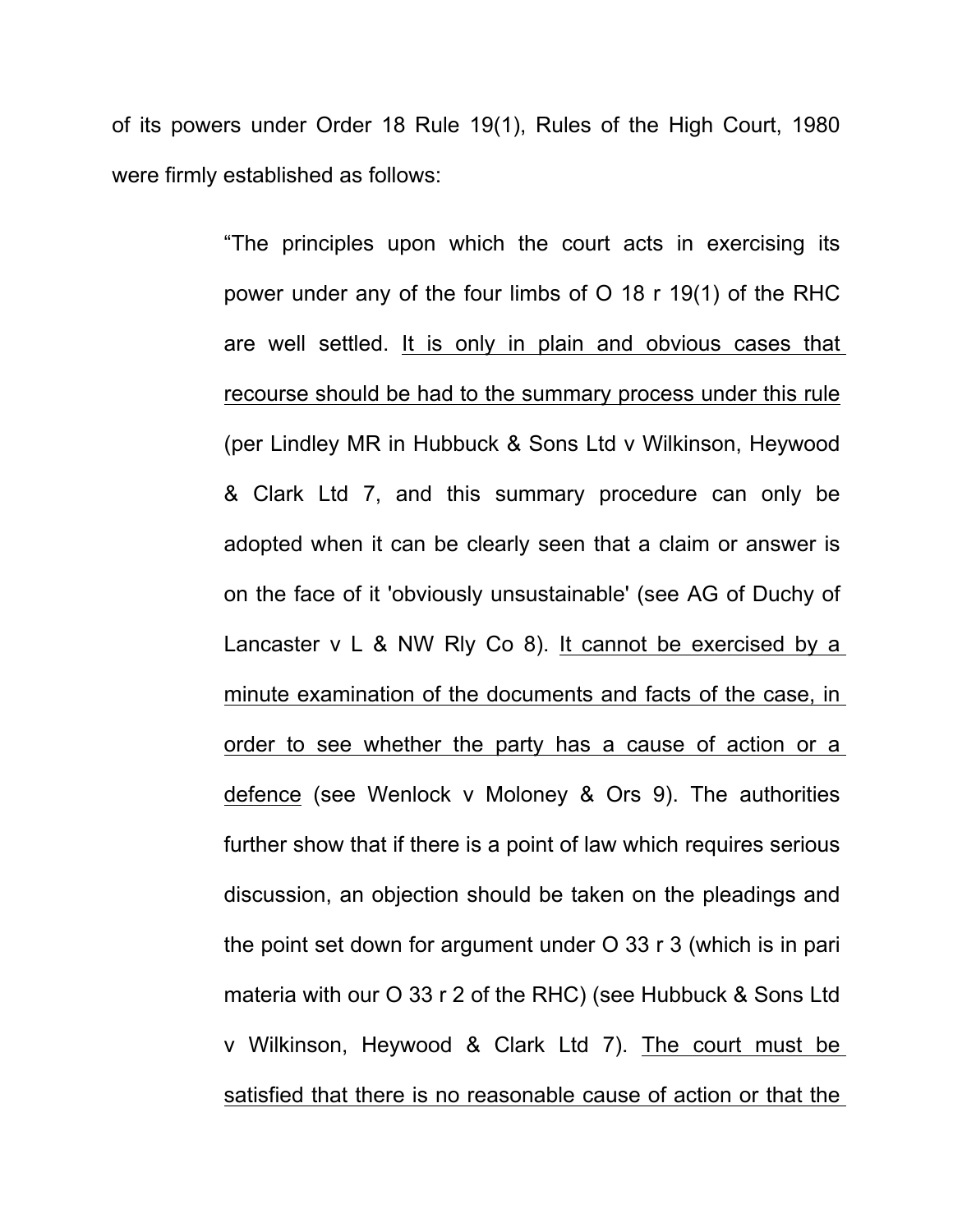claims are frivolous or vexatious or that the defences raised are not arguable."

[6] As to what constitutes a properly pleaded cause of action the Defendant cited the recent Federal Court case of Tenaga Nasional Bhd. v. Kamarstone Sdn. Bhd. [2014] 1 CLJ 207 which defined the term cause of action as follows:

> "…a factual situation, the existence of which entitles one person to obtain from the court a remedy against another" (per Lord Diplock in Letang v. Cooper [1965] 1 QB 232, 242-3)

> "A 'cause of action' is the entire set of facts that gives rise to an enforceable claim; the phrase comprises every fact which, if traversed, the plaintiff must prove in order to obtain judgment (per Esher MR, *Read v. Brown* [1889] 22 QBD 128 adopting the definition found in Stroud's Judicial Dictionary 5<sup>th</sup> edn.)"

> "A "cause of action" is the entire set of facts that gives rise to an enforceable claim; the phrase comprises every fact which, if traversed, the plaintiff must prove in order to obtain judgment (per Lord Esher M.R. in *Read v. Brown* [1888] 22 QBD 128 131) (per Gill FJ in Nasri v Mesah [1971] 1 MLJ 32)"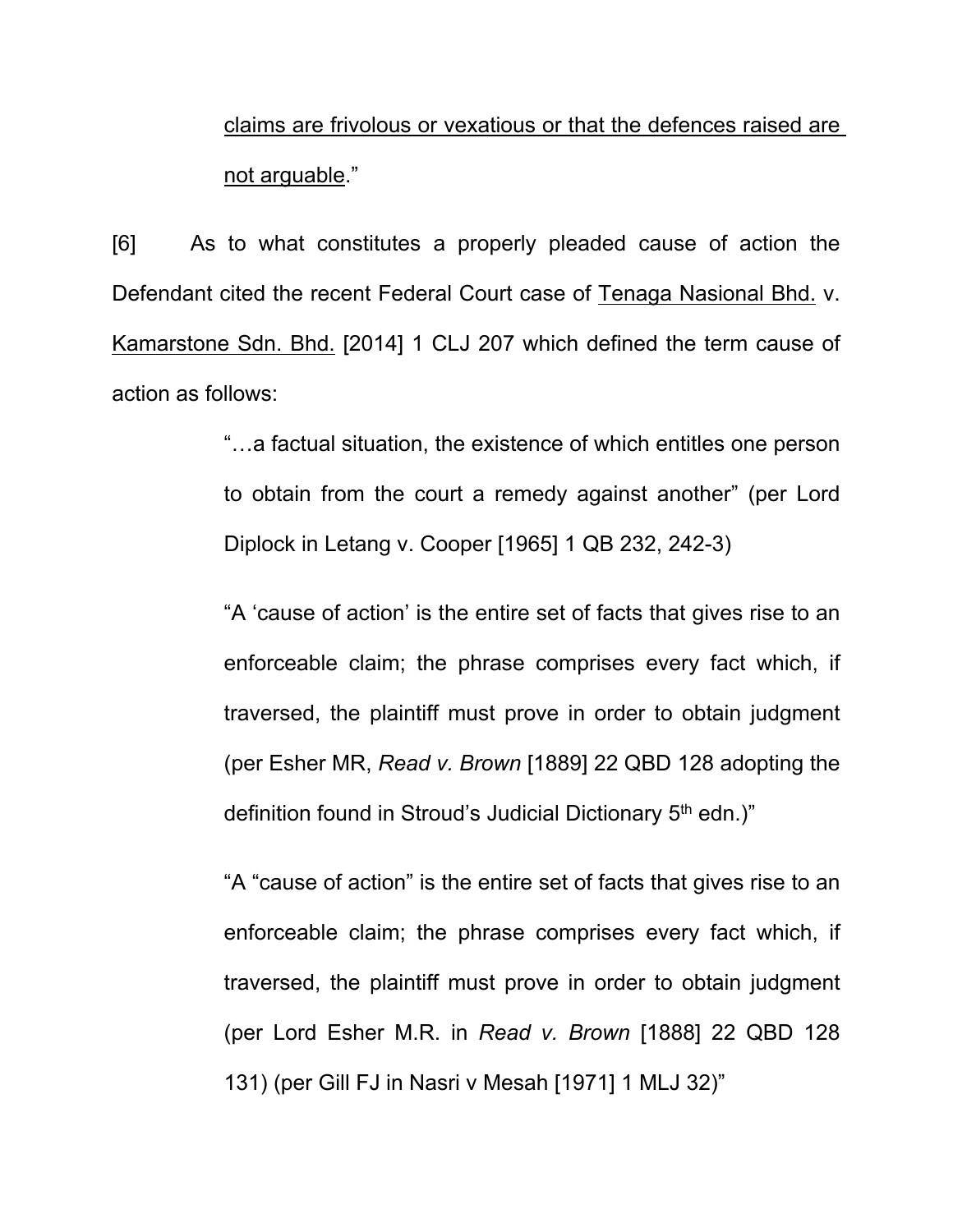## **The Plaintiff's Contention**

[7] The Plaintiff basically contended that the Defendant via this application has raised the following allegations that are devoid of any merits and not appropriate to be disposed of summarily as there are serious questions that ought to be tried by the Court:

- "(a) The Defendant's allegation that the Plaintiffs failed to name Majlis Daerah Rompin and Lucky Beach Development Sdn. Bhd. as parties in the present case.
- (b) The Defendant's allegation that the Plaintiffs' claims were barred by Section 6, Limitation Act, 1953.
- (c) The Defendant's allegation that the relief for specific performance has been barred by 'laches'."

[8] Further, that as the issues were not plain and obvious on the facts or in law it was not proper for the same to be determined in a striking out application.

### **Decision**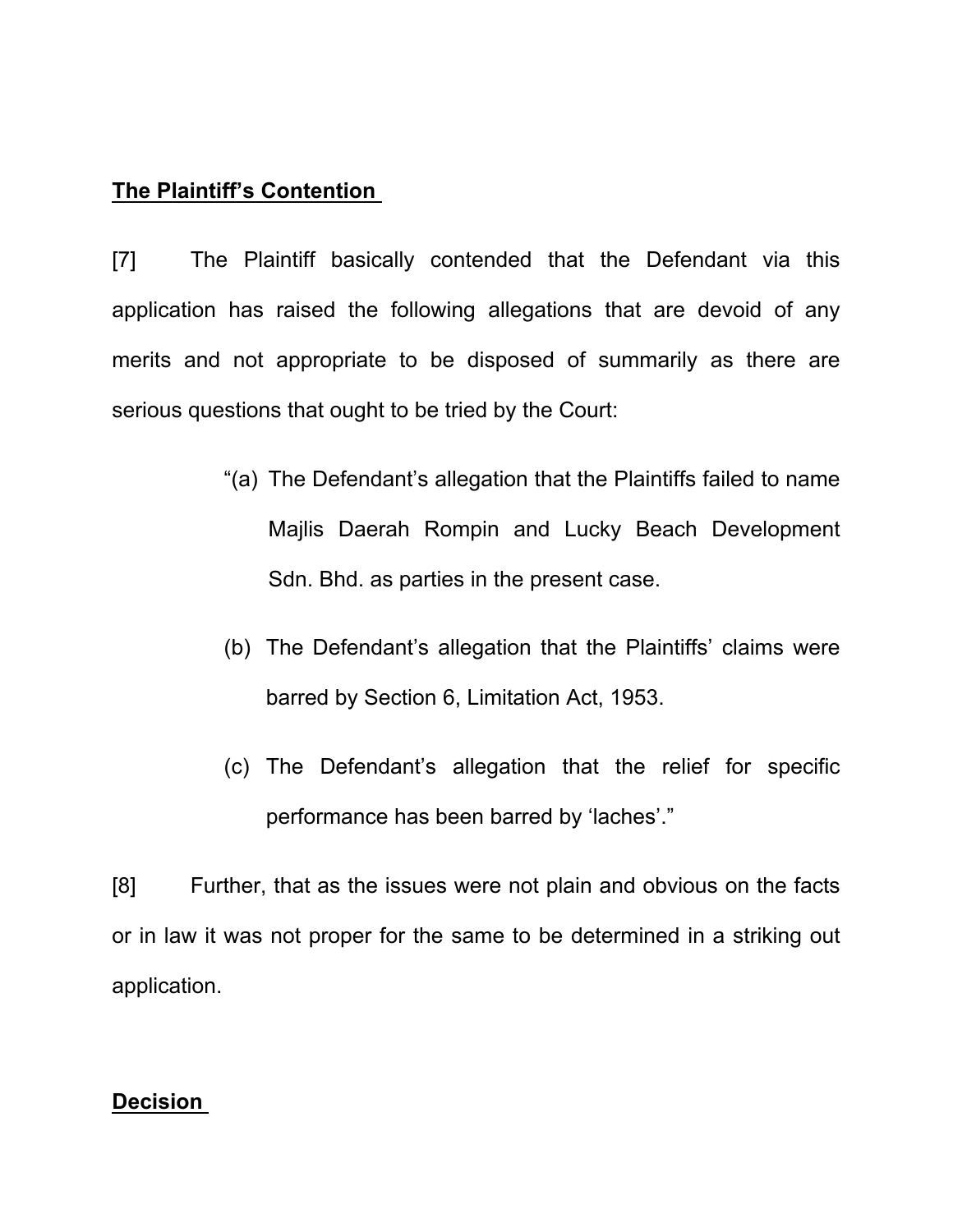[9] The numerous allegations raised by the Defendant in its Defence for this claim to be dismissed summarily without a trial have given rise to conflicting affidavit evidence and several issues that ought to be tried.

[10] Among the Defendant's allegations in support of this striking out application is that the Majlis Daerah Rompin and Lucky Beach Development were not named as parties to the suit. I concern with the Plaintiff's content that this ground is misconceived and without basis as it is established principle that a Plaintiff in commencing an action is entitled to bring an action against any party that he wishes and the action cannot be defeated only by reason of non-joinder of parties. Order 15 rule 6(1), ROC 2012 makes it clear that:

> "A cause or matter shall not be defeated by reason of the misjoinder or non-joinder of any party, and the Court may in any cause or matter determine the issues or questions in dispute so far as they affect the rights and interests of the persons who are parties to the cause or matter."

[11] The Plaintiff cited in support the Court of Appeal case of Rajamani Meyappa Chettiar v Eng Beng Development Sdn. Bhd. & Ors [2016] 4 CLJ 510 where the same proposition of law was expressed in these terms: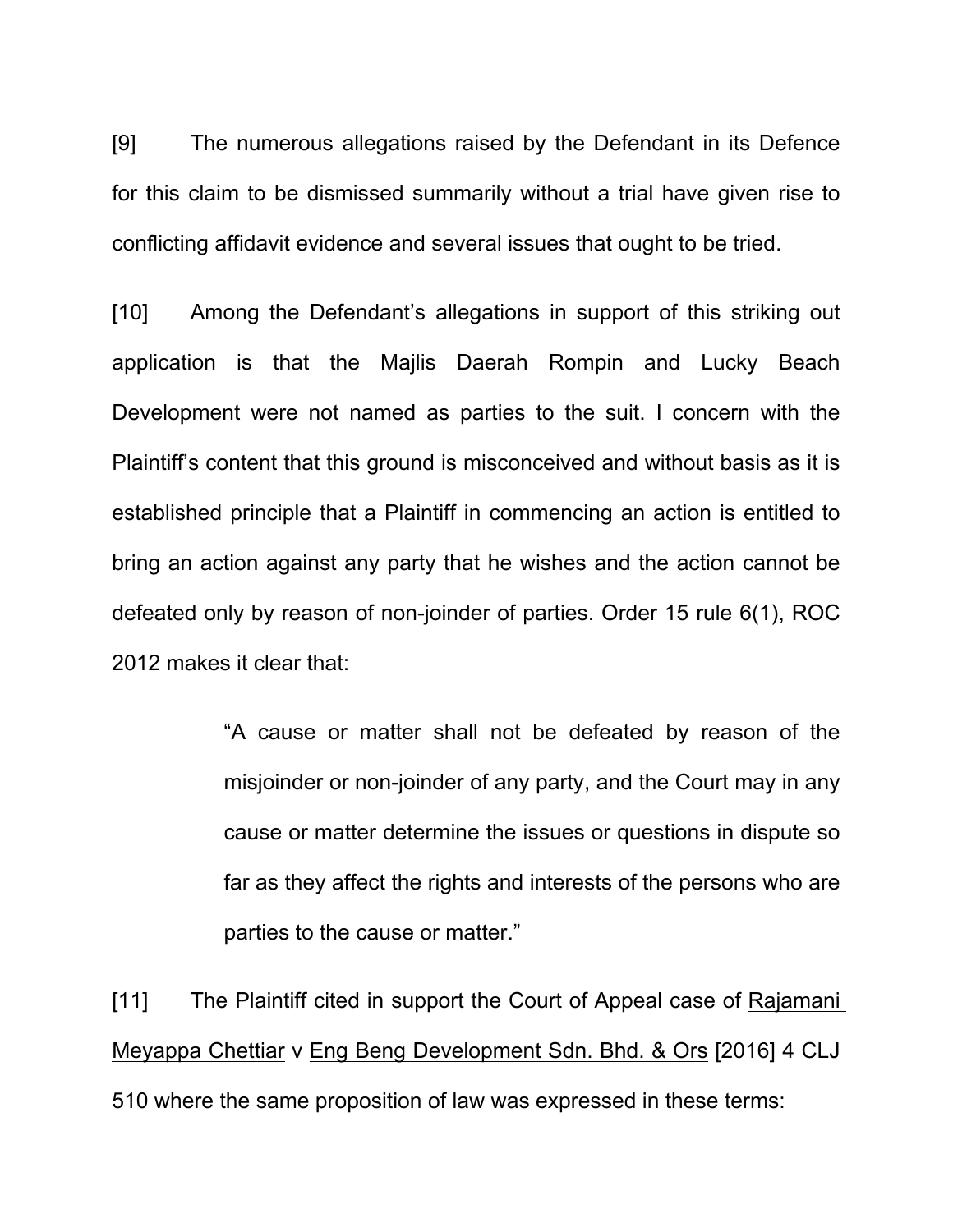"The same issue of naming the individual tortfeasors or the relevant officer(s) who committed the tort was raised and rejected by the High Court in Shayo (M) Sdn Bhd v. Nurlieda Sidek & Ors [2013] 1 CLJ 153; [2013] 7 MLJ 755. The decision has since been upheld by this court. In any event, we are in agreement with learned counsel for the plaintiff that the plaintiff's action cannot be defeated by reason only of the nonjoinder of the Director of Lands and Mines Selangor as a party."

[12] In this case, the Defendant was the developer and the contractual party with the Plaintiffs who was solely responsible to construct and complete the project but had allegedly breached the contract by not delivering vacant possession within the stipulated period under the SPA. Hence, there was no necessity for a separate action against the aforesaid 2 parties bearing in mind that the Plaintiff's claim was wholly premised in the terms of the SPA which did not impose any obligation of these parties. It was also pointed out that the Defendant was the party who had collected all the payments from the Plaintiffs and should be solely liable to deliver vacant possession of the properties to the Plaintiffs.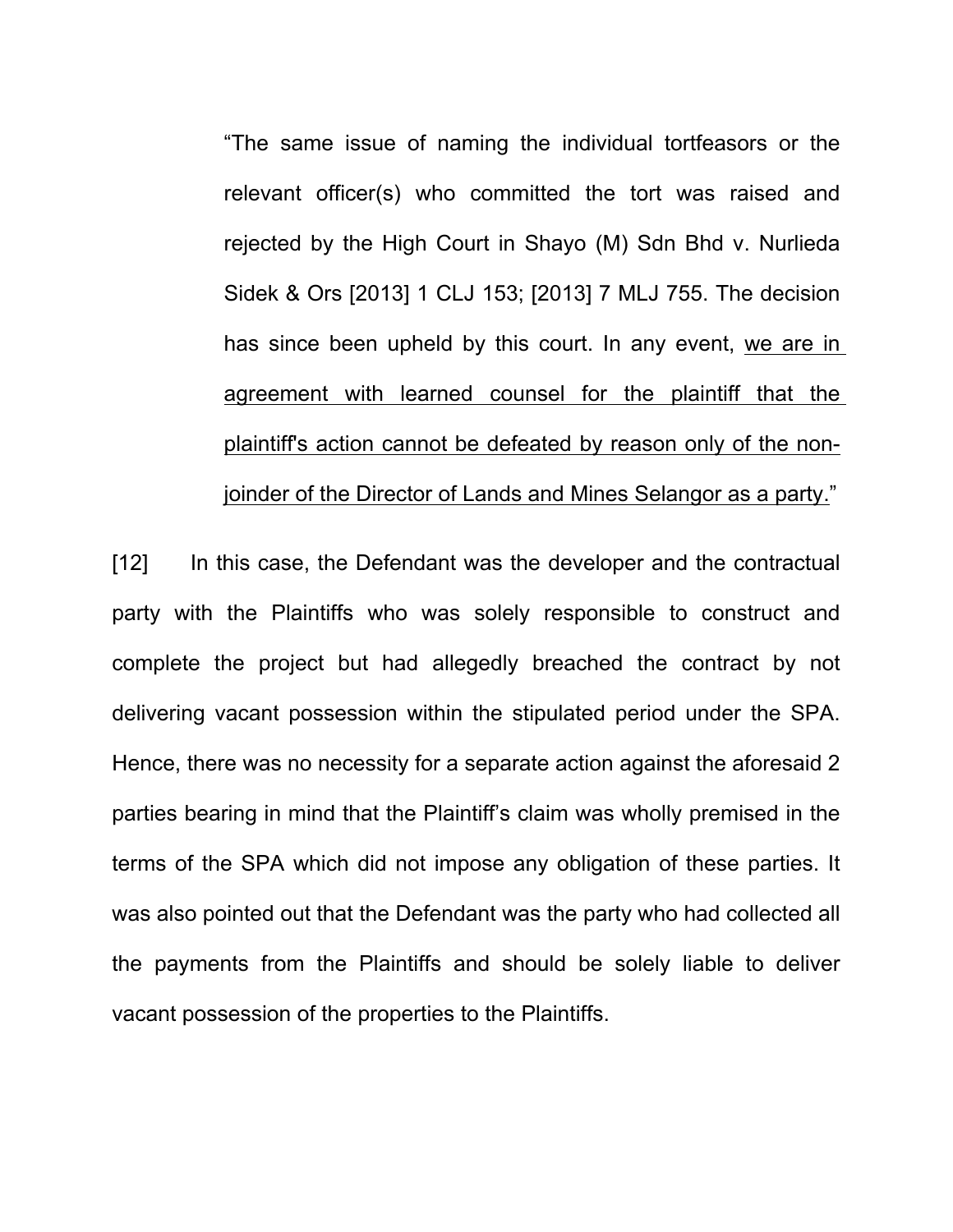[13] In connection with the threshold issue raised by the Defendant as to whether this claim is barred by limitation under section 6 of the Limitation Acts, 1953 ('LA') an important and noteworthy fact is that in the course of the Plaintiff's Order 81 application for specific performance the Defendant confirmed and admitted that its Representative's Letter dated 30.06.2015 was issued on its behalf but now seeks to deny this fact via a Corrective Affidavit. In principle, a litigant is not permitted to approbate and reprobate on the same issues in dispute which is what the Defendant is doing to support its defence of limitation.

[14] As to whether the applicable law on the issue of limitation is S. 6 or S. 9 of the LA, it is not only a question of law but the facts of the case have also to be considered. It cannot be doubted that this claim is on the face of the pleadings an action for the recovery of land in which case the limitation of 12 years applies by virtue of S. 9, LA. This action was commenced clearly within the 12 year time-frame from the date of accrual of the pleaded cause of action. In any event, even if the applicable law for the instant cause of action is S. 6, LA on the basis that this is purely a claim for breach of contract in respect of which the 6 year limitation applies, the Defendant had through its Rep.'s Letter dated 30.06.2015 acknowledged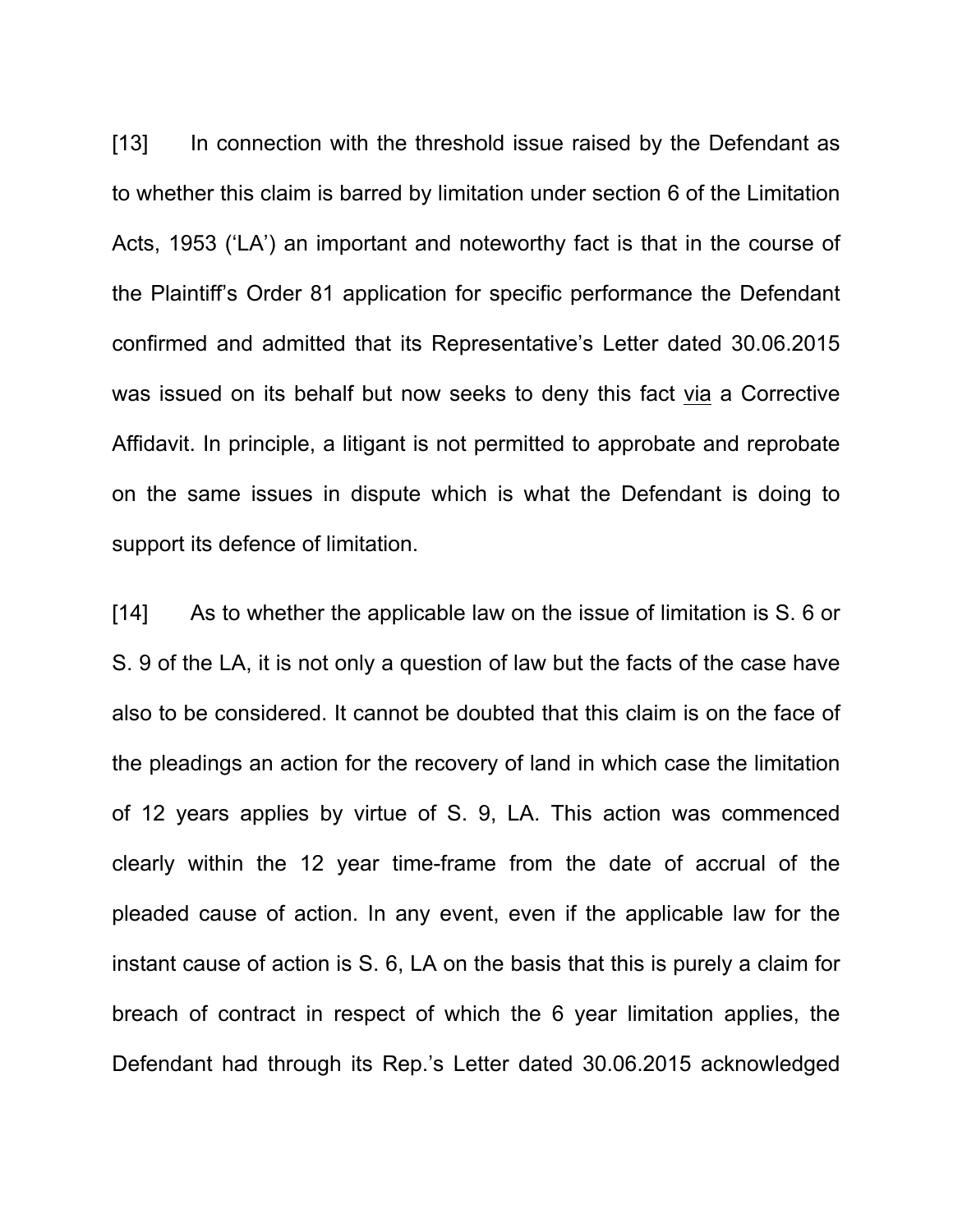the rights of the Plaintiffs to the properties. Hence, the rights of the Plaintiff are deemed to have accrued on and not before that date by virtue of S. 26, LA and accordingly, this action was commenced well within the prescribed limitation period under S. 6, LA. Therefore, the plea/defence of limitation to bar the plaintiff's claim summarily is without basis and fails.

[15] For ease of reference, S. 9, LA provides that:

"No action shall be brought by any person to recover any land after the expiration of twelve years from the date on which the right of action accrued to him, or if it first accrued to some person through whom he claims, to that person."

 $[16]$  In Lai Chooi v. Ho Seng Kung & Anor  $[2012]$  1 LNS 829, the Court of Appeal dealt with the question as to what constitutes an action to recover land and held that:

> "Our view is that the cause of action in the present action is essentially an action to recover land and for specific performance of an agreement for a sale of land. Under sub-s. 9(1) of the Limitation Act 1953 the limitation period to bring an action for recovery of land is 12 years from the date of accrual of the cause of action. It had been held by the Federal Court in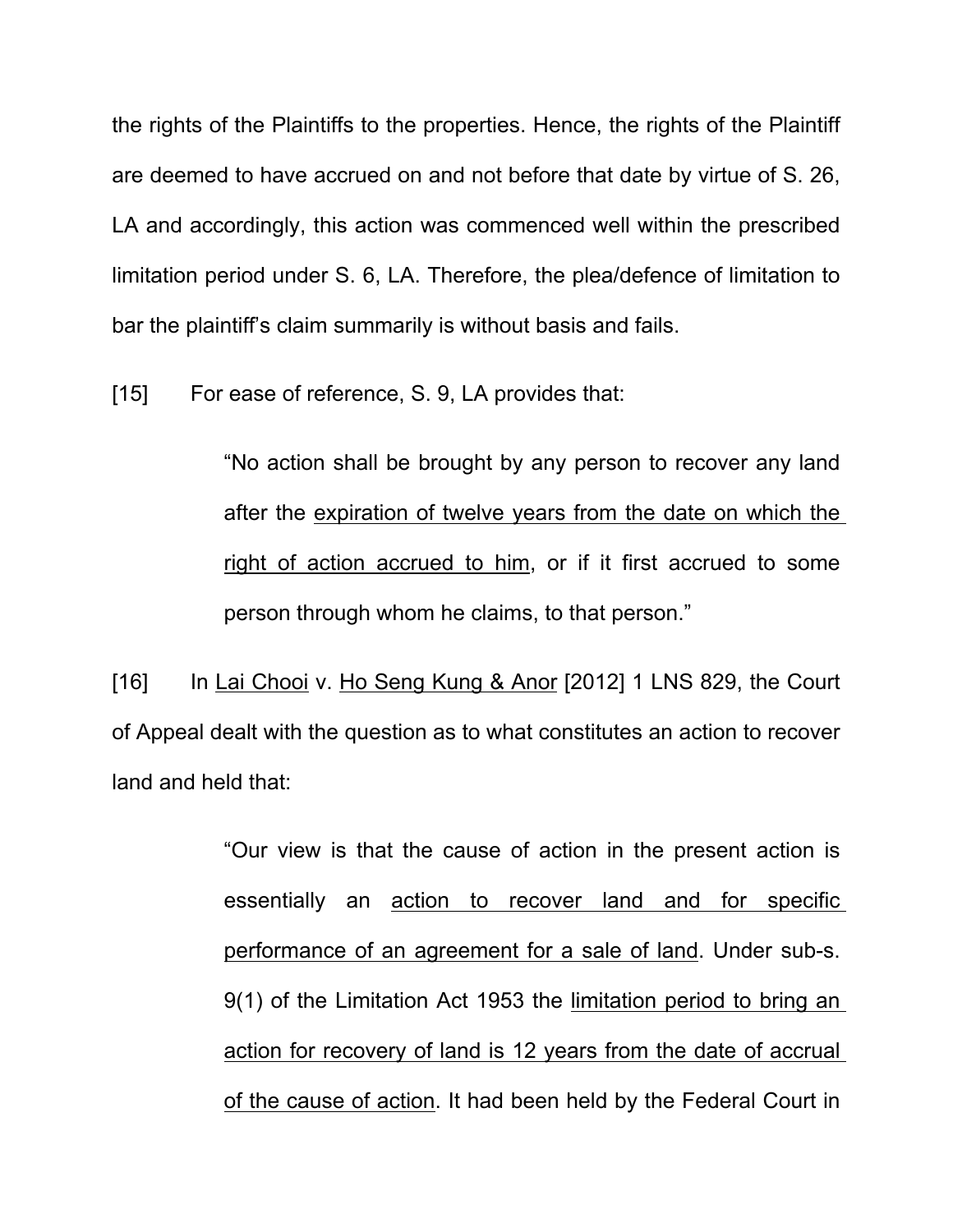the case of Nasri v. Mesah [1970] 1 LNS 85; [1971] 1 MLJ 32 that an action for specific performance of an agreement for the sale of land and for a declaration of title to land, is essentially an action to recover land, so that the period of limitation would be 12 years.

[17] As for the Defendant's allegation that the Plaintiff's claim for the relief of specific performance is barred on the ground of laches the Plaintiff has not shown that on the facts as per the affidavit evidence, this defence is sustainable.

[18] The defence of laches is founded solely on the ground that the Plaintiff had unreasonably delayed commencing the present action. Apart from the fact that there was no serious and inordinate delay in bringing this action, the Defendant has not demonstrated that it had suffered serious prejudice or had been detrimentally affected by the alleged delay. There was also the question of the Defendant having waived the defence of laches by issuing its said Rep.'s Letter to the Plaintiff acknowledging their rights as late as 30.06.2015. This claim commenced on 7.03.2014 cannot thus be considered to be defective by reason if unreasonable or inordinate delay.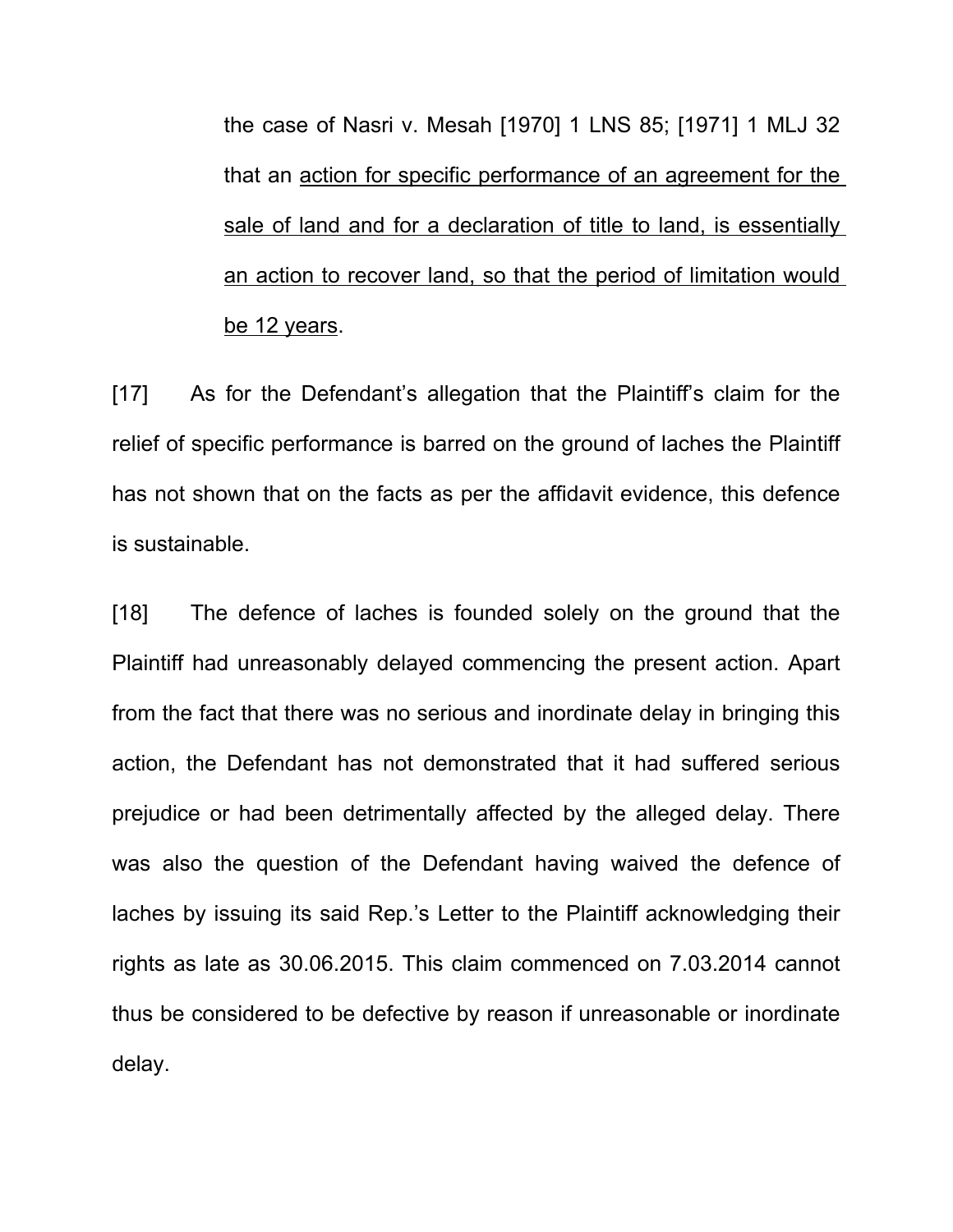[19] In their Affidavit in Reply, the Plaintiffs deposed that the reason for delay in commencing of the present action is due to the impression given by the Defendant through their Representative's Letter that the Defendant will build and deliver the Units to the Plaintiffs and they were still awaiting the Defendant's reply on the proposed settlement. It has also to be noted that at the material time the Plaintiff through their solicitors had caused letters dated 09.06.2011 and 18.01.2012 to be issued demanding vacant possession from the Defendant. It goes to show that the Plaintiffs had not slept on their rights and the proposed action was held up by the settlement negotiation with the Defendant.

[20] Mere delay does not in law constitute laches. The Plaintiffs cited the leading case of Alfred Templeton & Ors v Mount Pleasure Corp Sdn. Bhd. [1989] 1 CLJ 693 where Edger Joseph Jr. J (as His Lordship then was) in a well reasoned judgment held:

> "It is possible to point to a number of cases in which plaintiffs have been successful in spite of spectacular delays. In England, in Burroughes v. Abbott [1922] 1 Ch 86, rectification of an instrument was granted after a delay of 12 years; in Weld v. Petrie [1929] 1 Ch 33 the Court of Appeal held that a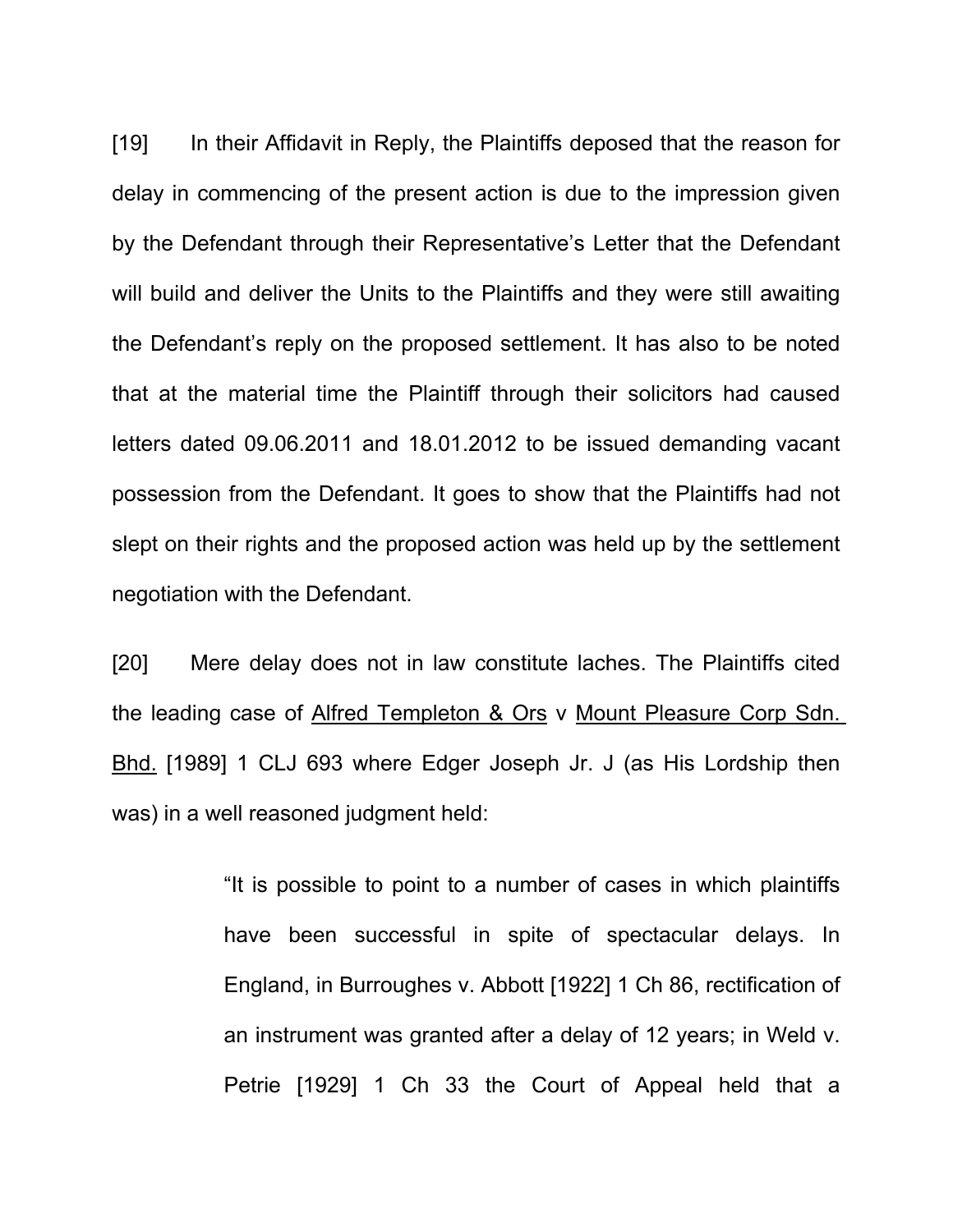mortgagor's redemption suit was not barred by a delay of 26 years and in Pickerring v. Lord Stamford [1795] 30 ER 787 was held that after a delay of 35 years, a portion of a testator's residuary estate which had been devoted by ten trustees of the testator's will to charity was really held by them on trust for the testator's next of kin. In Australia, a decree of specific performance was granted by the High Court in Fitzgerald v. Masters [1956] 5 CIR 420, 26 years after the cause of action arose and in Bester v. Perpetual Trustee & Co, Ltd. [1970] 33 NSWR 30, Street J rejected a defence of laches where a plaintiff waited 20 years before commencing a suit to rescind a transaction on grounds of undue influence. There are many cases which indicate that mere delay is not a defence in Equity. In 1795, in Pickering v. Lord Stamford (1795) 30 ER 787 Arden MR inclined to the view that delay in a situation where no statute of limitation applied, could have legal effect only if it amounted to a release implied from conduct or was coupled with detriment to the defendant or a third party.

In Fitzgerald v. Masters (1965) 95 CLR 420 equitable relief was granted after an inordinate length of time had elapsed. On the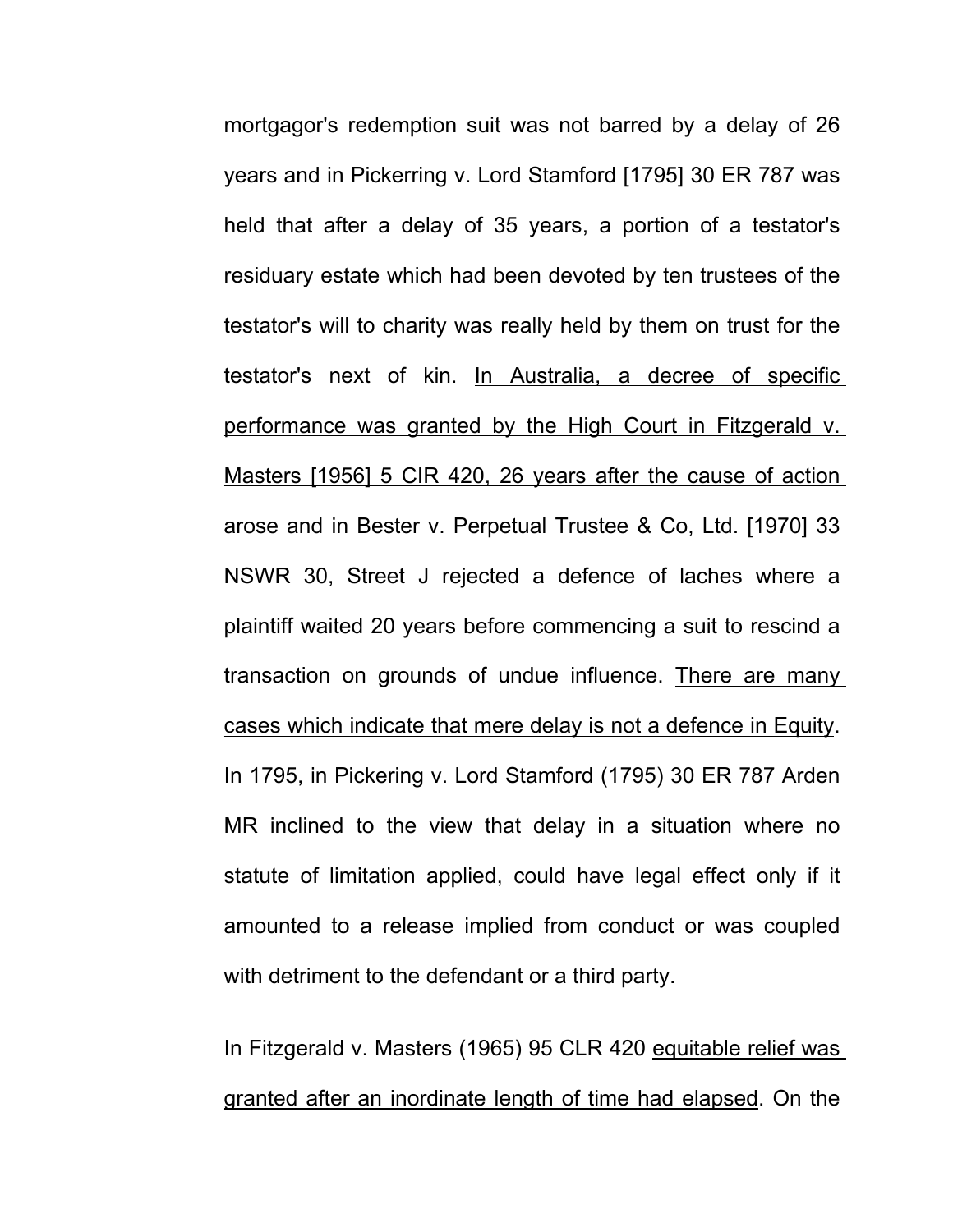point under discussion, Dixon CJ and Fullager J at p. 433 held that there were no circumstances apart from delay for refusing relief, thereby (and in my opinion; correctly) holding that mere delay of itself cannot constitute laches. In Fullwood v. Fullwood [1878] Ch D 176, Fry J held that mere lapse of time affords no bar in Equity."

[21] The undisputed facts also raise the issue of, whether the Defendant by their own conduct had waived the defence of delay on the Plaintiffs' part. Via their Representative's Letter to the Plaintiff they replied and acknowledged the rights of the Plaintiffs. Thus, they had full knowledge then that the Plaintiffs were seeking vacant possession of the units that they had purchased.

[22] In the Defendants' affidavits no evidence was adduced that they were detrimentally affected or prejudiced by the Plaintiffs' action in filing this suit only after an unreasonable delay. As pointed out, the properties and the Land are still in the Defendant's possession and the Defendant never at all material times disposed of the Units or the land to a third party. The question of detrimental effect to the Defendant would, thus, not arise.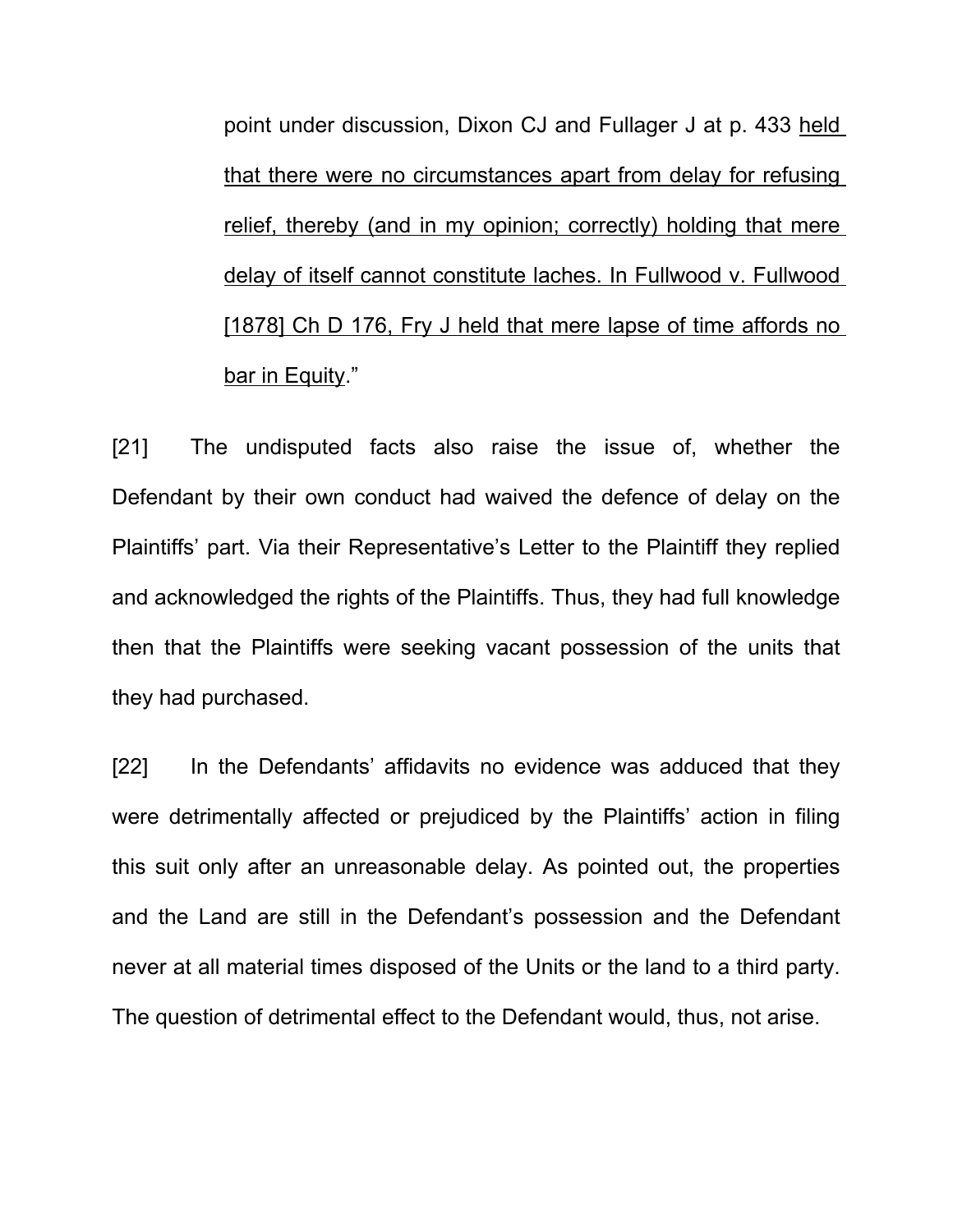[23] For these reasons, it is obvious that the vital elements of the defence of laches have not been established on the affidavit evidence.

[24] Apart from laches, the Defendants contended that the claim for an order of specific performance is obviously unsustainable on the pleadings and on account of time-bar. Further that:

> "The alternative relief (as a substitution of or in lieu of specific performance) for termination by rescission, refund and post termination damages were not pleaded at all.

> In claiming for specific performance the plaintiffs proceeded on the footing that they had after having been confronted with a repudiatory breach on the part of the defendant elected not to accept the repudiation of the sale and purchase agreements but to insist on its performance and thereby keeping the contract on foot for specific performance. That being so, even if the material facts in support of a rescission were pleaded, the plaintiffs' pleading cannot stand for the purpose of their alternative relief for an order of declaration for the termination of the contracts by rescission and refund of the purchase price allegedly paid, the post-termination damages. The converse is the same – having elected to treat and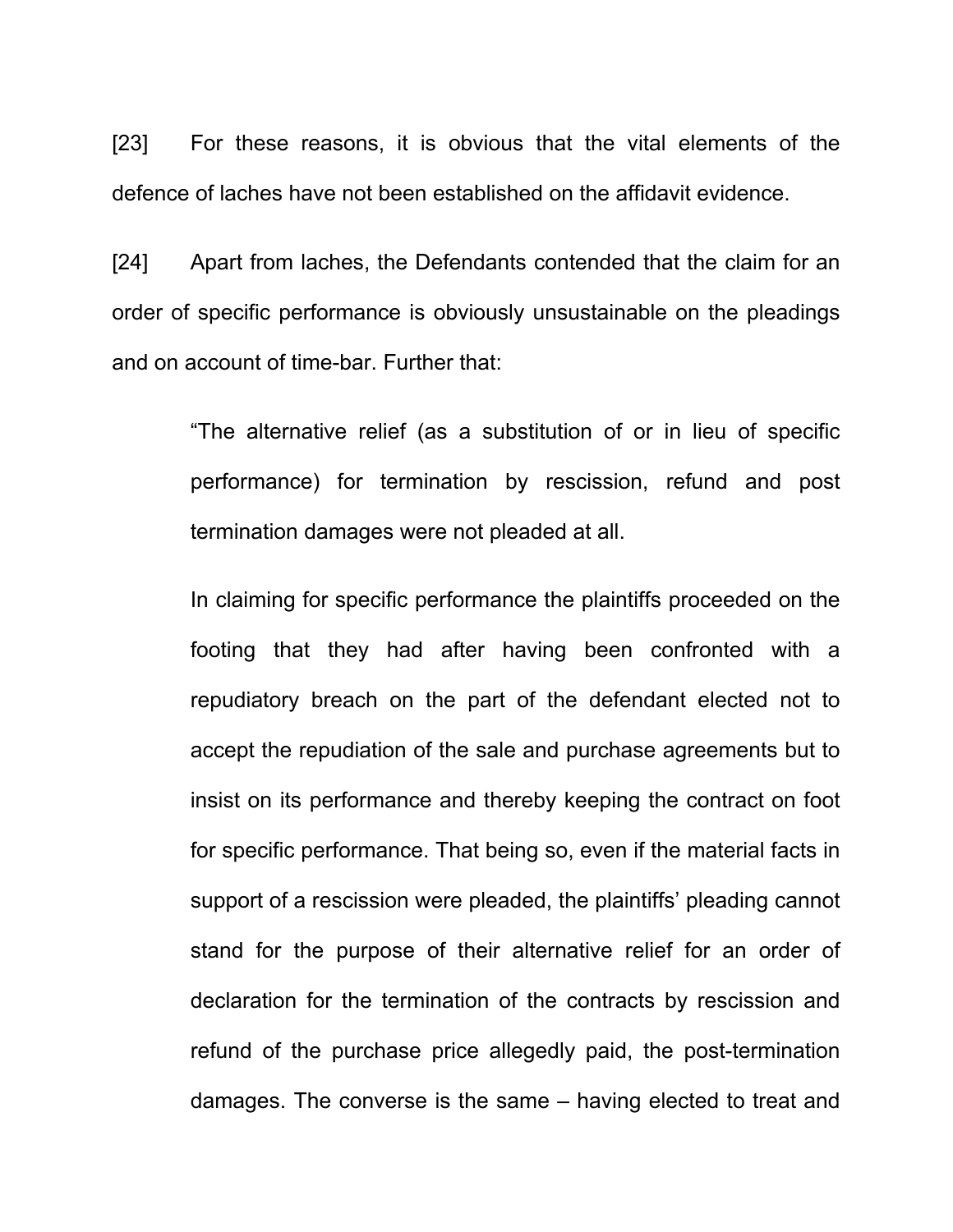accept the contract as at an end an innocent party cannot at the same time pursue specific performance. So, as in here, the alternative relief for rescission, refund and post-termination consequential damages are altogether a non-starter."

[25] In support, the Defendants cited, amongst others, the Federal Court case of Lim Siew Leong & Anor v Vallipuram [1973] 1 MLJ 241 at p. 244 where Gill, FJ (as he then was) held:

> "In Mama v Sassoon AIR 1928 PC 208; 111 IC 413, which was followed by this court in Lee Hoy & Anor v Chen Chi [1971] 1 MLJ 76 in holding that the court can only award compensation in a case where the plaintiff asks for specific performance, their Lordships of the Privy Council emphasized the distinction between a claim for damages on the footing that the contract had been broken by the defendant and the breach had been accepted by the plaintiff and a claim for damages as merely an alternative to a claim for specific performance. They pointed out that in the latter case the plaintiff affirms the existence of the contract even at the date of the suit and it will not be open to him in such a case to fall back upon what they referred to as a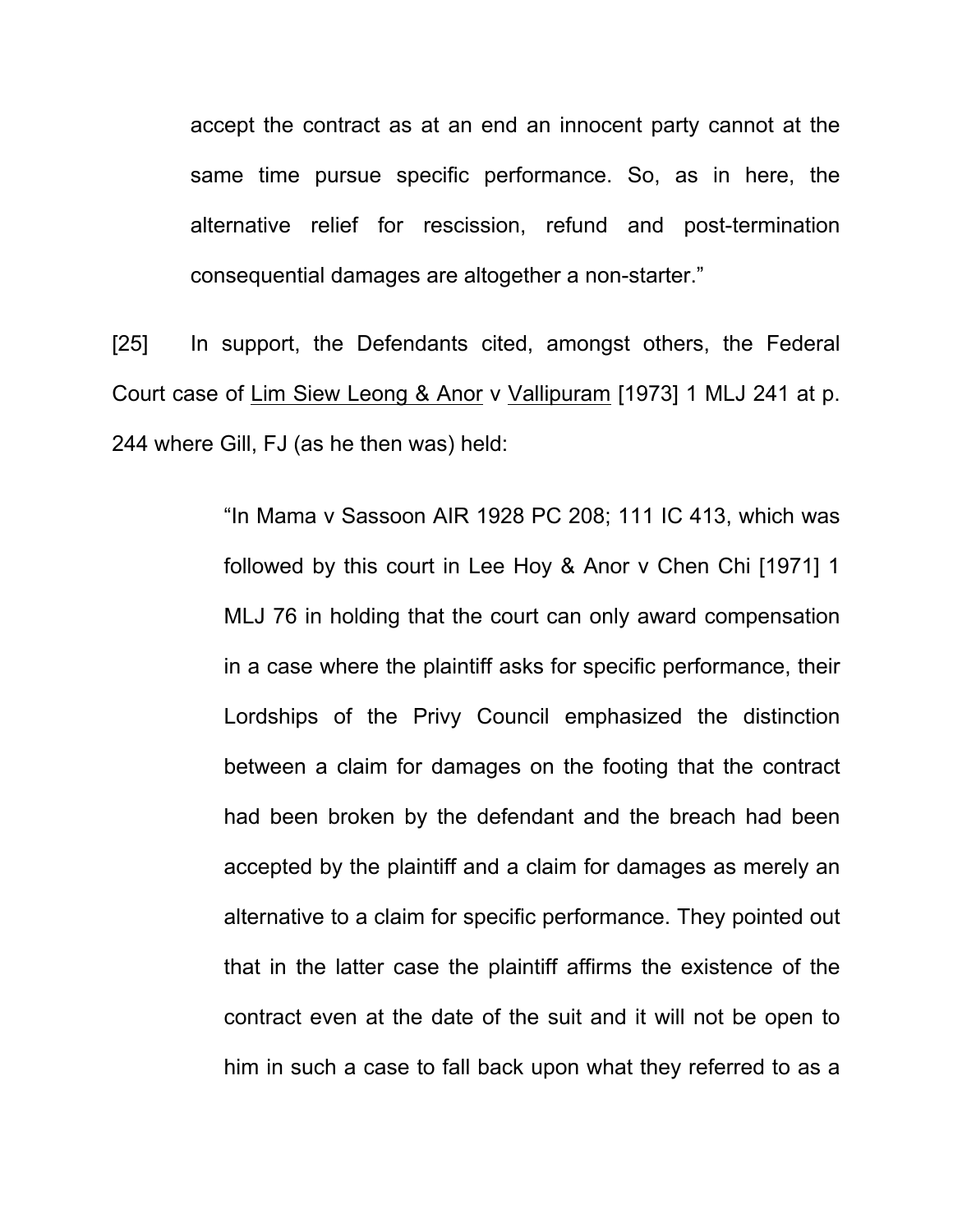common law claim for damages on the footing of a breach of contract already committed by the defendant. In the present case, the plaintiff clearly elected to treat the contract as in force notwithstanding the defendants' default, so that his claim for damages (for breach of contract) was not sustainable as an independent claim."

[26] Also, the Court of Appeal case of Lim Ah Moi v. Perriasamy Suppiah Pillay [1997] 3 CLJ 637 where it was held:

> "An innocent party against whom a contract is repudiated may either accept the repudiation and sue for damages or he may treat the contract as continuing, and sue for specific performance."

[27] In response to the Defendant's allegation that the Amended Statement of Claim ('ASOC') does not reveal a reasonable cause of action for the purported Annual Guaranteed Return ('AGR') of 7% per annum, the Plaintiffs contended that this allegation was frivolous as paragraph 10 of the ASOC avers that AGR at the said rate had been offered by the Defendant to the Plaintiff. This offer was alleged to be by way of a representation in the Defendant's brochure which formed part of the terms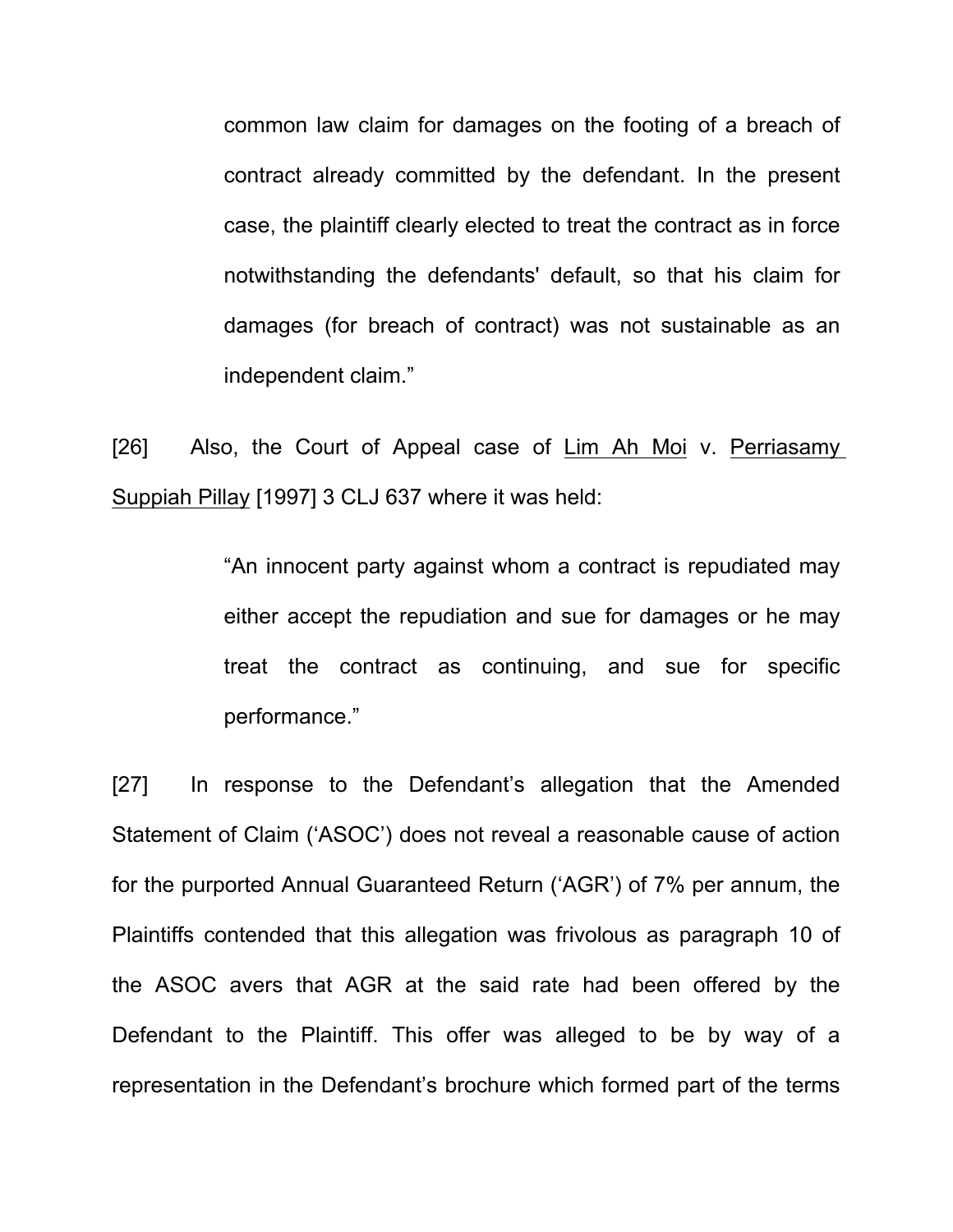of the SPA. In any event, this is an issue that is in dispute factually and calls for evidence to be adduced. In this regard, the Plaintiff referred to the settled law principle that a Developer/Vendor is bound by the representation made in a sales brochure and the fact that, in our case, the Defendant's catalogue had been produced as evidence but the executed tenancy agreements now in the safekeeping of the Defendant have not been disclosed to the Court for reasons unknown.

[See Malaysia Land Properties Sdn. Bhd. v. Waldorf and Winsor Joint Management Body [2014] 3 MLJ 467]

[28] Next is the issue of whether the Plaintiff's claim for 5% AGR was premature and misconceived as alleged by the Defendant. I agree with the Plaintiff's contention that this allegation appears to be contrary to the Defendant's defence of limitation on the grounds advanced, particularly that the Plaintiff's cause of action had already accrued when the stipulated date for completion under the SPA had not been complied with. According to the Plaintiff, this allegation lacks bona fides and is merely an afterthought. In my view, this allegation raises questions of fact and law that ought to be tried.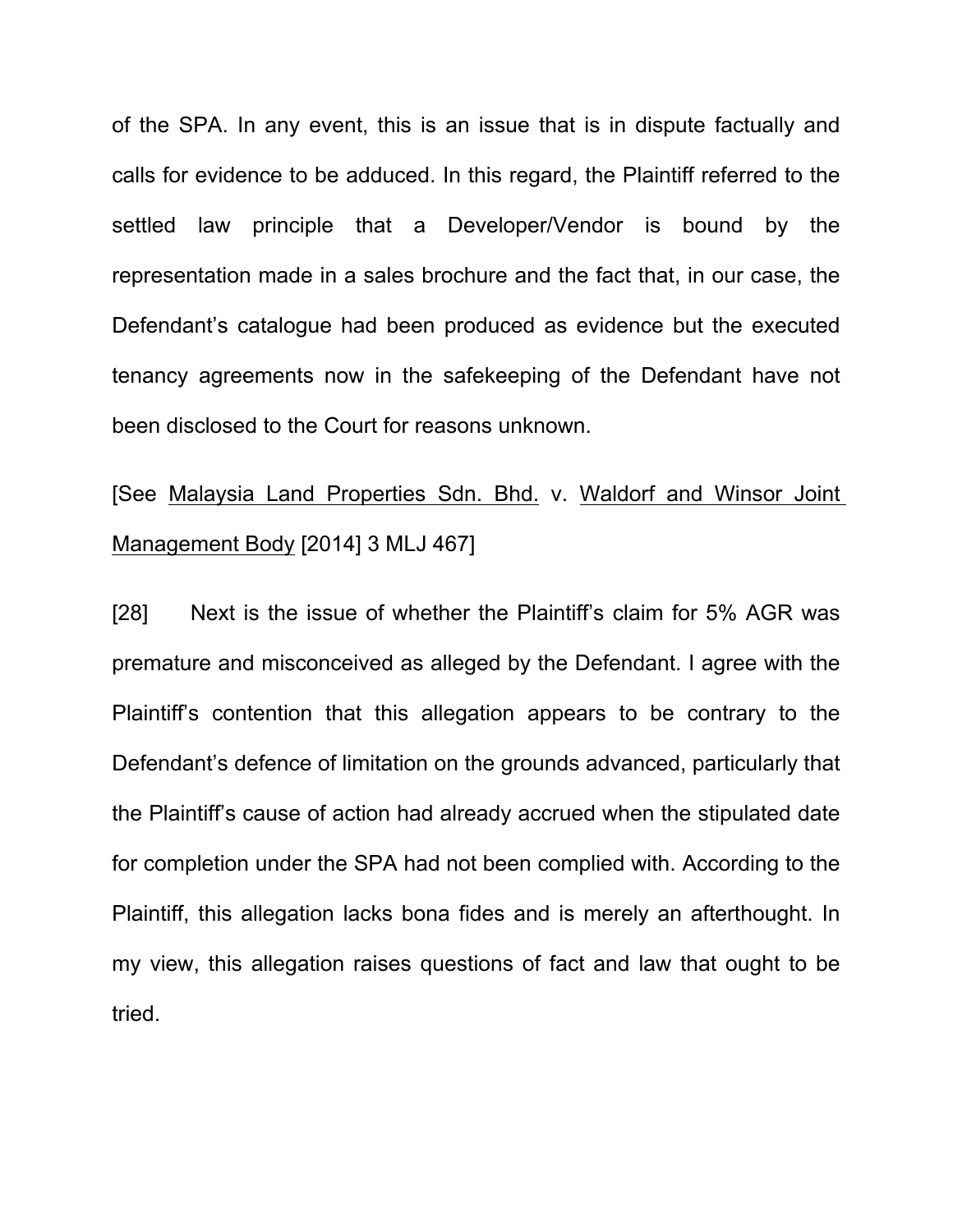[29] Additionally, it is settled law that an application to strike out pleadings, though may be made at any stage must be made promptly and expeditiously. In this case, this application was made more than 3 months after the Court of Appeal decision to allow the appeal against this Court's decision to grant the order of specific performance ('SP') sought by the Plaintiffs on 05.01.2016. The undue delay could be regarded as an abuse of the Court process that could occasion the application being dismissed in limine.

[30] It is also settled law that the Court in exercising its power under any one of the 4 limbs in O. 8, r. 19, ROC should do so only sparingly and most importantly, in plain and obvious cases where the claim is obviously and manifestly unsustainable. In the case of Meeriam Rosaline a/p Edward Paul & Ors v William Singam a/l Raja Singam (suing as Public Officer of Pertubuhan Persaudaraan Kristian Thaveethin Kudaram, Ipoh, Perak [2010] 4 MLH 541 [Tag N] at pages 555, the Court of Appeal held that:

> "In short, we were of the view that this was not a plain and obvious case to strike out the respondent's action summarily under O 18 r 19(1)(b) of the RHC as being scandalous, frivolous or vexatious. It was obviously not an unsustainable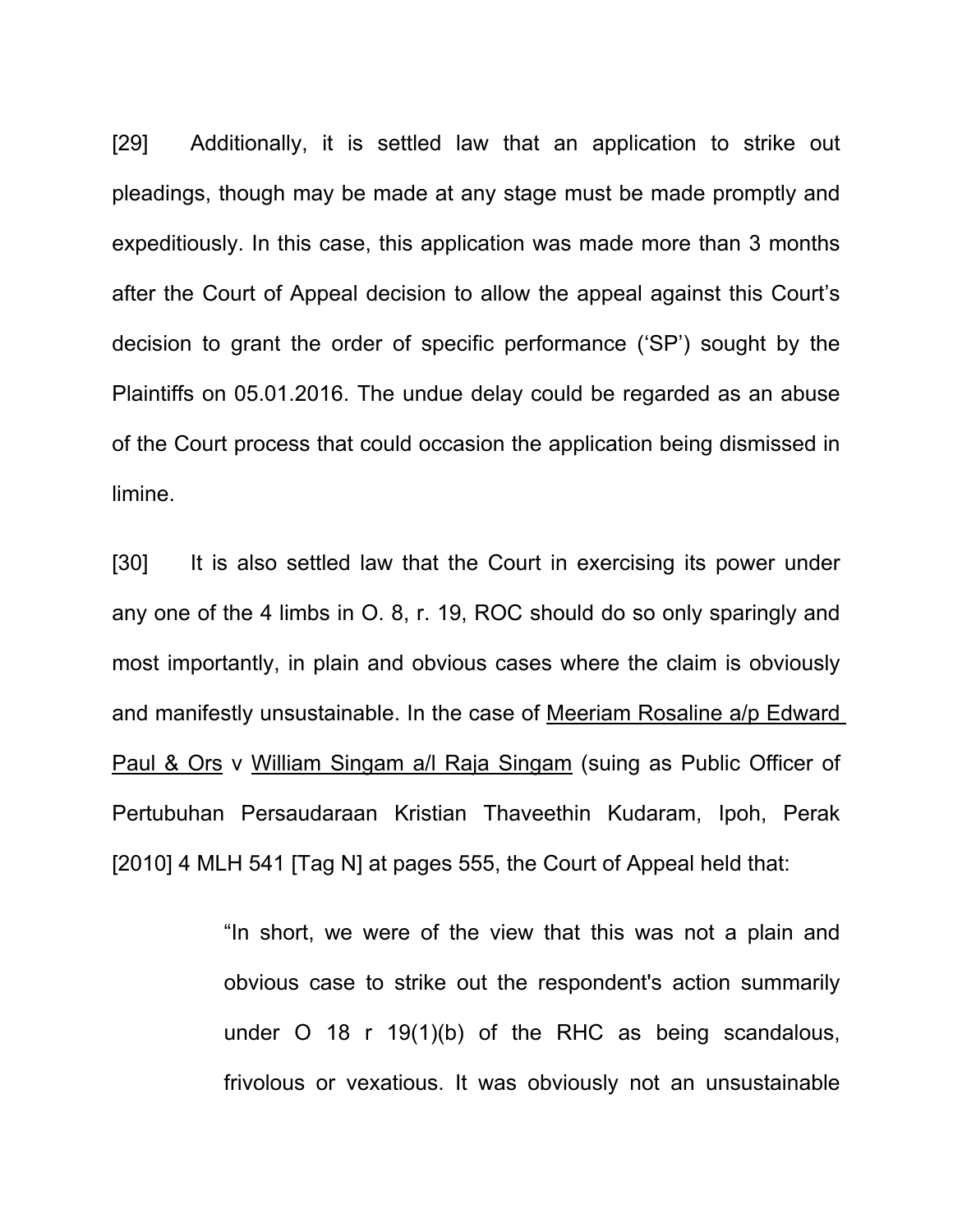case, pure and simple. The respondent's allegations pertaining to breach of trust, conspiracy, fraud and misrepresentation were matters of facts which could only be decided at the trial and not by contest of affidavits."

[31] It is also clear that there are conflicting affidavits affirmed by the Defendants themselves on material issues which, thus, cannot be determined summarily. The Plaintiff must be afforded the opportunity to adduce evidence to resolve the disputes of facts and in view of the conflict of evidence, it is not proper to dismiss the claim summarily. This is clearly a case where the statements contained in the affidavits raise conflicts on relevant facts and issues and call for further investigation to ascertain the truth. In Eng Mee Yong & Ors. v Letchumanan [1979] 2 MLJ 212 Lord Diplock held that the guiding principles of evaluation of evidence are these:

> "Although in the normal way it is not appropriate for a judge to attempt to resolve conflicts of evidence on affidavit, this does not mean that he is bound to accept uncritically, as raising a dispute of fact which calls for further investigation, every statement on an affidavit however equivocal, lacking in precision, inconsistent with undisputed contemporary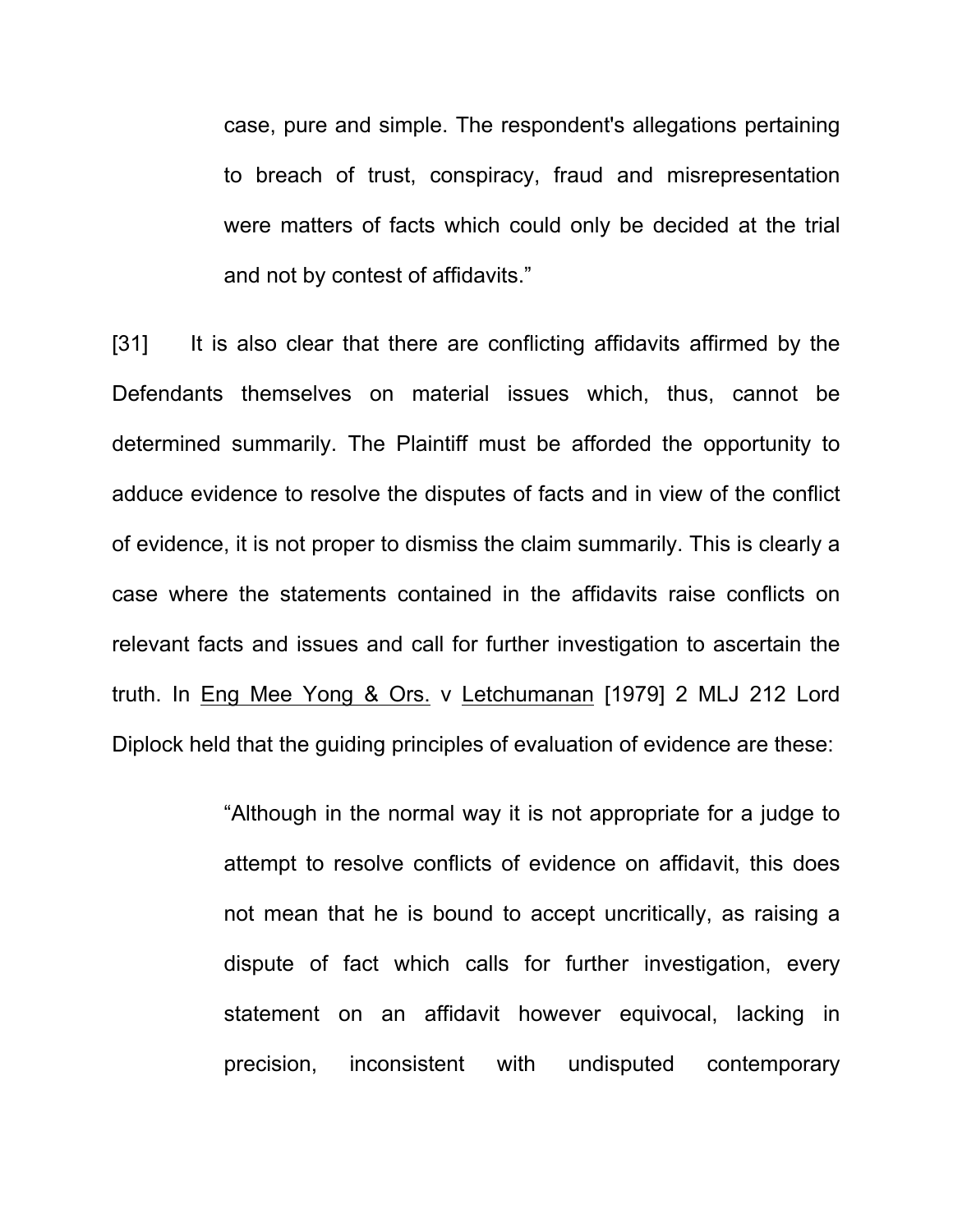documents or other statements by the same deponent, or inherently improbable in itself it may be. In making such order on the application as he "may think just" the judge is vested with a discretion which he must exercise judicially. It is for him to determine in the first instance whether statements contained in affidavits that are relied upon as raising a conflict of evidence upon a relevant fact have sufficient prima facie plausibility to merit further investigation as to their truth."

[32] In conclusion, I agree with the Plaintiff's contention that this is not a plain and obvious case for the Plaintiff's SOC to be summarily disposed of by way of pleadings and affidavits or that the impugned the part of pleaded claim is on the facts and in law wholly unsustainable, hopeless and has no prospect of success.

[33] L 68 is accordingly dismissed with costs.

Bertarikh : 29 November 2016

## **(GUNALAN A/L MUNIANDY)**

Pesuruhjaya Kehakiman Mahkamah Tinggi Malaya Shah Alam